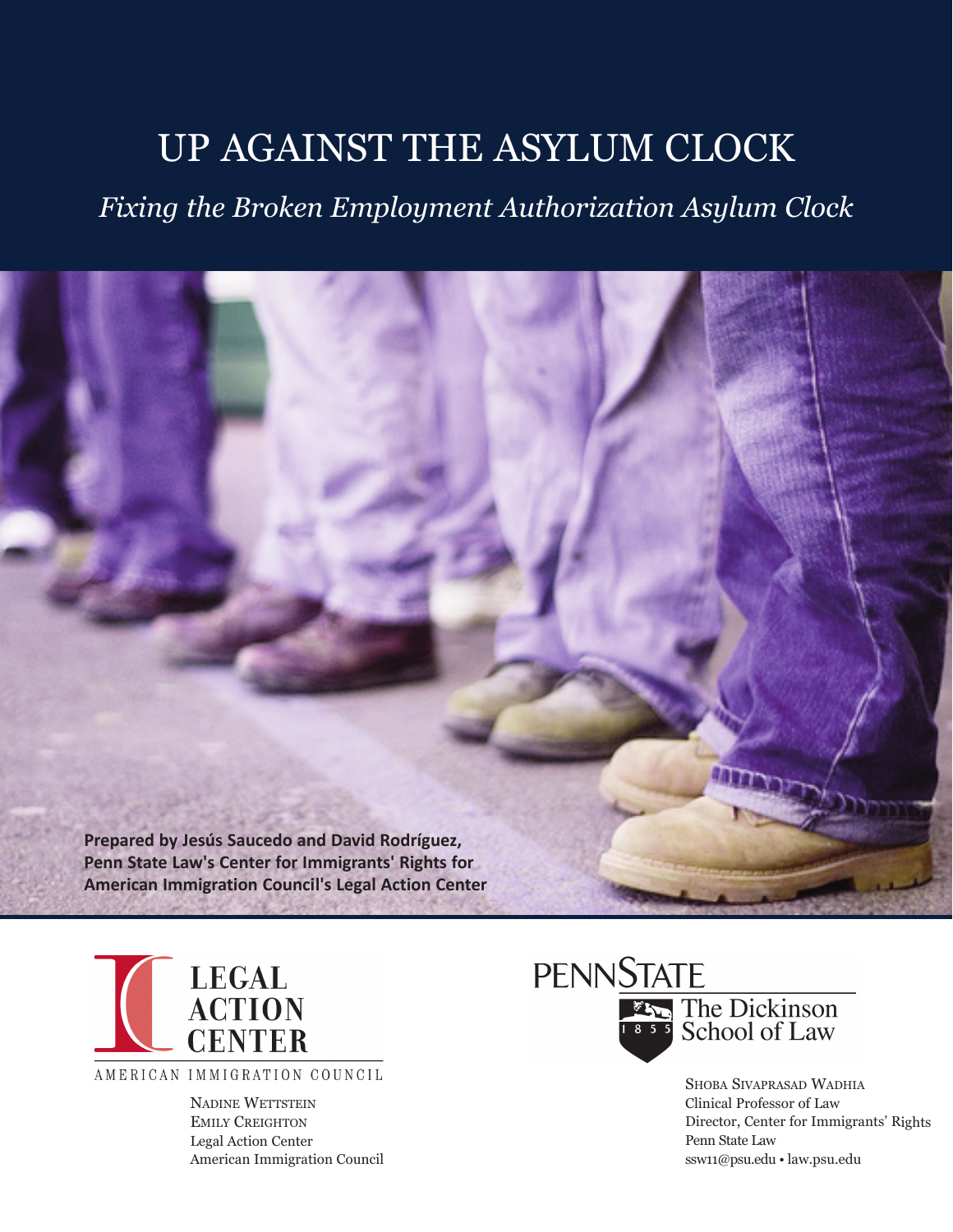#### I. **Table of Contents**

| Н.  |                                                                                     |     |
|-----|-------------------------------------------------------------------------------------|-----|
| Ш.  |                                                                                     |     |
| IV. |                                                                                     |     |
|     |                                                                                     |     |
|     |                                                                                     |     |
|     |                                                                                     |     |
|     |                                                                                     |     |
| V.  |                                                                                     |     |
|     |                                                                                     |     |
|     |                                                                                     |     |
|     |                                                                                     |     |
|     |                                                                                     |     |
|     |                                                                                     |     |
|     |                                                                                     |     |
|     |                                                                                     |     |
|     |                                                                                     |     |
|     |                                                                                     | .29 |
|     | D. How proposed solutions will address each category of EAD asylum clock problems30 |     |
|     | E. Conclusion                                                                       | 32  |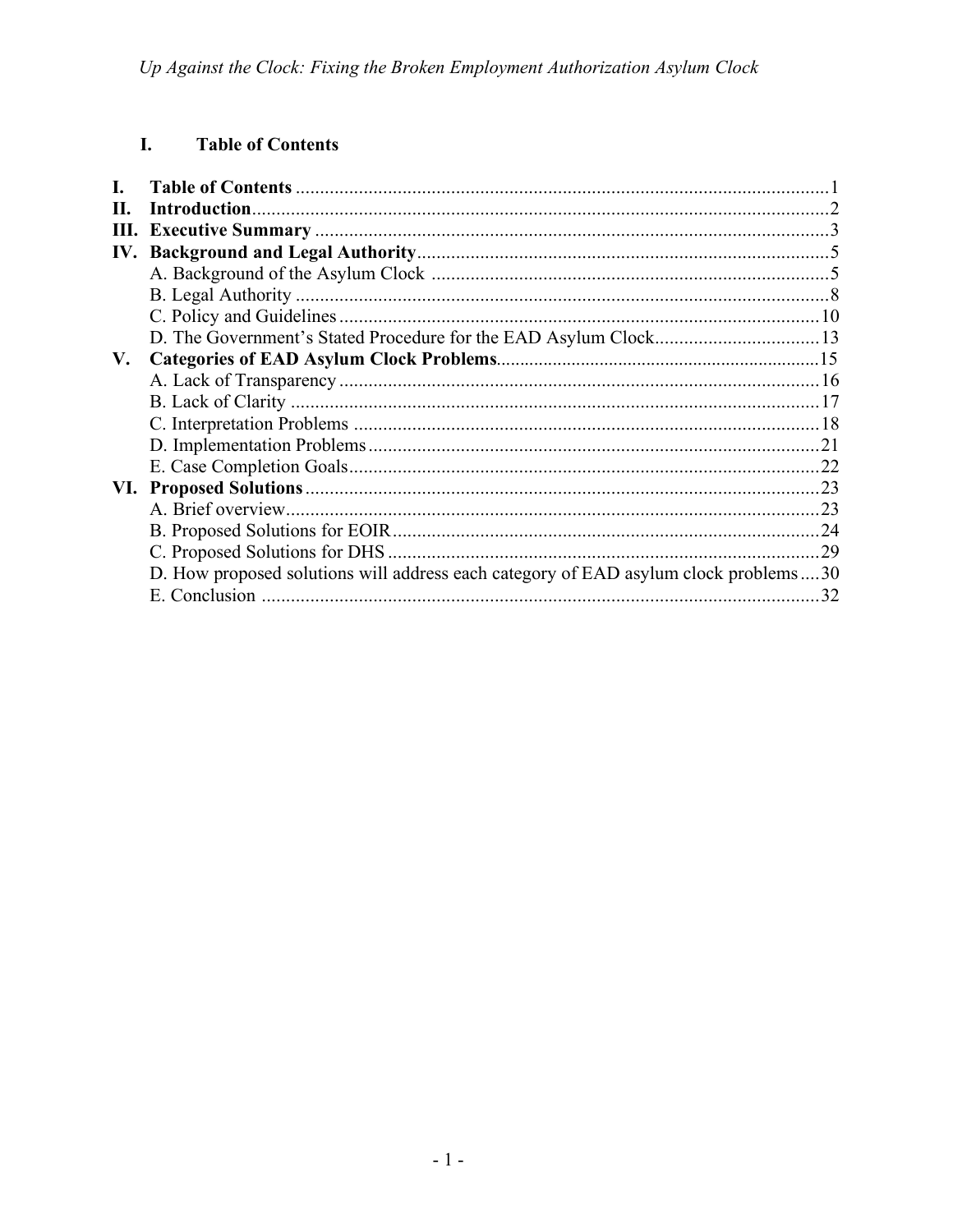### **II. Introduction**

The Center for Immigrants' Rights at the Penn State Dickinson School of Law (Center) and the American Immigration Council's Legal Action Center (LAC) collaborated to write this report on the asylum clock. The goals of the report are: (1) to identify problems with the government's management of the Employment Authorization Document (EAD) asylum clock; and (2) suggest a new policy for operation of the EAD asylum clock. The report incorporates information obtained by the Center and the LAC and analyzes information from attorneys, organizations, and individuals about their experiences with the "asylum clock."

Penn State's Center for Immigrants' Rights is an immigration clinic that works to promote a modernized immigration system through representation of immigrant advocacy organizations. The mission of the Center is to represent immigrants' interests through legal excellence, advocacy, education, and collaboration with key stakeholders and the community. The Legal Action Center of the Immigration Council advocates for fundamental fairness in immigration law through targeted legal work. One of these targeted issues is the EAD asylum clock. The LAC also works with other immigrants' rights organizations and immigration attorneys across the United States to promote the just and fair administration of our immigration laws.

This paper was written by Penn State Law students David G. Rodríguez and Jesús E. Saucedo under the supervision of the Center's director, Shoba Sivaprasad Wadhia. Invaluable guidance and review were provided by LAC staff attorney Emily Creighton and LAC's Executive Director Nadine Wettstein. The LAC and Center are very grateful to immigration attorneys from Baltimore, MD, New York, NY, Chicago, IL, Los Angeles, CA, Boston, MA, Denver, CO, Seattle, WA, St. Paul, MN, Houston, TX, and Salt Lake City, UT for sharing their expertise in and experiences with the EAD asylum clock. We also thank staff at USCIS's Asylum Division and EOIR for generously providing us with information about the EAD asylum clock.

While asylum applicants are waiting for their cases to be adjudicated, they must also wait to be eligible for employment authorization. The EAD asylum clock potentially affects more than  $50,000$  asylum applicants every year.<sup>1</sup> During this time, many must support themselves or rely on others for financial assistance. However, the government's current administration of the EAD asylum clock causes asylum applicants to encounter excessive delays in receiving work authorization and in some instances, results in them never receiving one at all. Some applicants eventually are forced to work without authorization at the risk of exploitation or rely on others while they wait for a decision on their asylum case. Work authorization allows asylum applicants to support themselves and their families independently and with dignity. Improving the current asylum clock system will ensure that asylum applicants become eligible for employment

<sup>&</sup>lt;sup>1</sup> See EOIR FY 2008 Asylum statistics (2008), http://www.justice.gov/eoir/efoia/FY08AsyStats.pdf (In 2008, there were 47,459 applicants); TRAC Immigration Affirmative Asylum Cases Received and Completed by USCIS (2004), http://trac.syr.edu/immigration/reports/159/include/rep159table1.html (Between 2000 and 2004 there were 250,929 applicants.). *See also* Department of Homeland Security Yearbook of Immigration Statistics,

http://www.dhs.gov/files/statistics/publications/YrBk08RA.shtm; EOIR Statistics, Publications and Manuals, http://www.justice.gov/eoir/efoia/foiafreq.htm.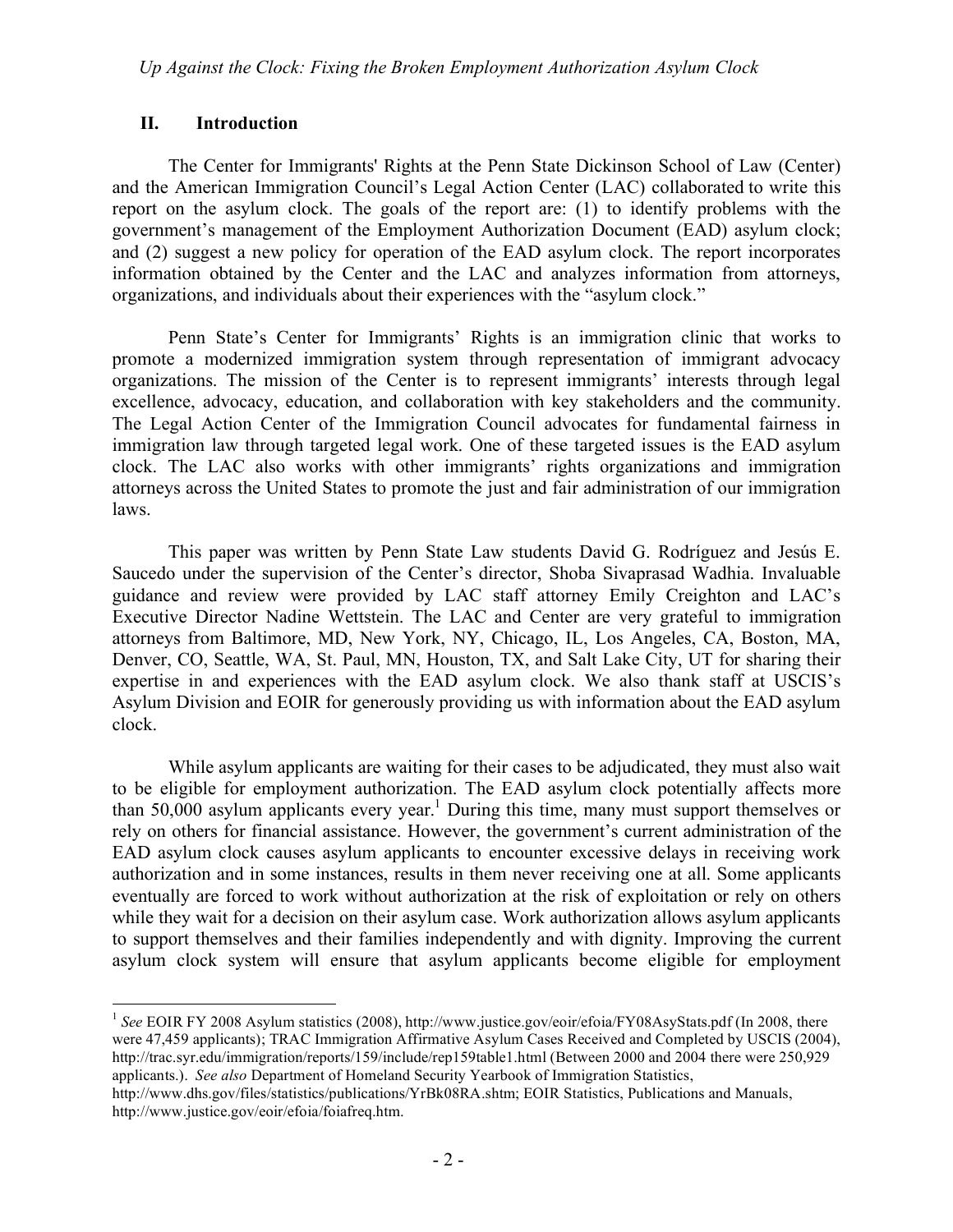authorization without unnecessary delays and closer to the timeframe outlined in the Immigration and Nationality Act (INA).

#### **III. Executive Summary**

Until 1994, asylum applicants could file an application for asylum and work authorization concurrently, and INS could authorize employment for up to one year.<sup>2</sup> In 1994, the Department of Justice's (DOJ) Immigration and Naturalization Service (INS) amended the regulations to require asylum applicants to wait 150 days after filing a completed asylum application before applying for an  $EAD$ <sup>3</sup>. The INS then had 30 days to adjudicate the  $EAD$ application and could not issue an EAD until the asylum application had been pending for 180 days or more.<sup>4</sup> This waiting period for applicants to obtain work authorization became known as the EAD asylum clock.

In 1996, Congress amended the Immigration and Nationality Act by codifying the 180 day waiting period for EAD applications.<sup>5</sup> Congress also implemented a 180-day case completion deadline for Immigration Judges (IJs) to adjudicate asylum applications.  $6$  These changes created a 180-day timeframe in which USCIS and  $E OIR<sup>7</sup>$  should endeavor to complete an asylum application.

USCIS and EOIR operate as if there were only one asylum clock. However the INA created two clocks: the asylum adjudication clock and the EAD asylum clock. The asylum adjudication clock measures the number of days an asylum claim has been pending adjudication.<sup>8</sup> The EAD asylum clock measures the number of days after an applicant files an asylum application before the applicant is eligible for work authorization.<sup>9</sup> The EAD asylum clock and the asylum adjudication clock usually are known jointly as the "asylum clock."10 The 180-day period is referred to as the 180-day clock (KLOK) by USCIS.<sup>11</sup>

 $\frac{1}{2}$ 8 C.F.R. § 274a.12(c)(8) (1994). *See also* 8 C.F.R. § 208.7 (1994). <sup>3</sup>

 $3$  8 C.F.R. § 208.7 (1994).

<sup>&</sup>lt;sup>4</sup> The Homeland Security Act of 2002 abolished the INS and moved its functions to the Department of Homeland Security (DHS). DHS is divided into three components, the United States Citizenship and Immigration Services (USCIS), United States Customs and Border Protection (CBP), and United States Immigration and Customs Enforcement (ICE). After the reforms the Department of Justice retained control over EOIR. *See* RICHARD A BOSWELL, ESSENTIALS OF IMMIGRATION LAW 19, (Stephanie L. Browning ed., American Immigration Lawyers Association Publication, 2009).

<sup>&</sup>lt;sup>5</sup> Immigration & Nationality Act (INA) § 208(d)(2), 8 U.S.C. § 1158(d)(2) (2009).

 $6$  INA § 208(d)(5)(A)(iii), 8 U.S.C. § 1158(d)(5)(A)(iii) (2009).

 $<sup>7</sup>$  EOIR is responsible for adjudicating immigration cases. The Office of the Chief Immigration Judge, the BIA, and</sup> the Office of the Chief Administrative Hearing Officer comprise the adjudicatory offices of EOIR.

<sup>&</sup>lt;sup>8</sup> "In [the] absence of exceptional circumstances, final administrative adjudication of the asylum application, not including an administrative appeal, shall be completed within 180 days after the date an application is filed." *See* INA § 208(d)(5)(A)(iii), 8 U.S.C. § 1158(d)(5)(A)(iii) (2009).

<sup>&</sup>lt;sup>9</sup> "An applicant who is not otherwise eligible for employment authorization shall not be granted such authorization [EAD] prior to 180 days after the date of filing of the application for asylum." INA § 208(d)(2), 8 U.S.C. § 1158(d)(2) (2009).

<sup>&</sup>lt;sup>10</sup> American Immigration Law Foundation's Legal Action Center, Practice Advisory, Employment Authorization and Asylum: Strategies to Avoid Stopping the Asylum Clock 3 (2006), *available at*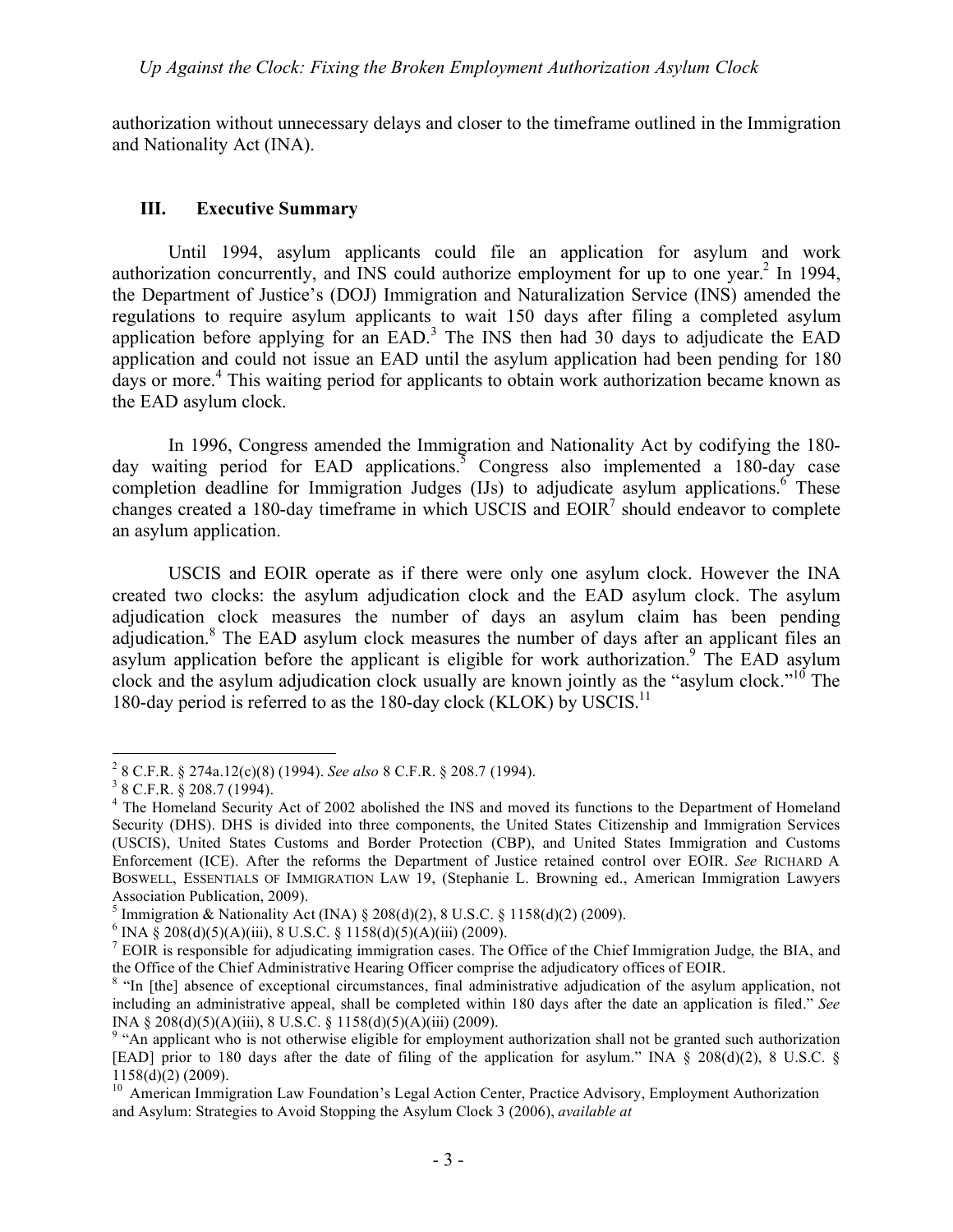USCIS's and EOIR's interpretation and application of the EAD asylum clock create many problems for practitioners and asylum applicants. Under the current system, both asylum officers (AOs) and IJs have the power to stop the EAD asylum clock for any delay in the adjudication process that the judge or AO determines was requested or caused by the applicant.<sup>12</sup> Although there are fewer reports of such problems at USCIS, asylum officers do improperly stop the clock. When IJs and AOs improperly stop the EAD asylum clock, applicants wait much longer than 150 days before they are eligible to apply for work authorization. Often the clock is stopped indefinitely.

This report focuses on the most common problems highlighted by practitioners and immigration advocates: (1) a lack of transparency in the management of the clock; (2) a lack of clarity and comprehensiveness of the government's clock policy; (3) misinterpretation of the regulations governing the clock; (4) improper implementation of the government's clock policy; and (5) problems associated with EOIR's case completion goals. These categories describe the areas of deficiency in the policy governing the functioning of the EAD asylum clock.

This report also recommends solutions to these problems. The chief recommendation is that EOIR develop better policy that is consistent with the regulations, and issue a new Operating Policies and Procedures Memorandum (OPPM) that reflects that policy.

The new EOIR policy must do five things: (1) treat the asylum clock as two separate clocks, an asylum adjudications clock and an EAD asylum clock – the two clocks should operate independently and sometimes stop at different times and for different reasons; (2) correctly interpret "delay requested or caused by the applicant" in 8 CFR  $\S$  208.7(a)(2) and 8 CFR  $\S$  $1208.7(a)(2)$ ; (3) require that decisions to stop the EAD asylum clock be made on the record; (4) develop clear guidelines detailing when IJs should stop and re-start the EAD asylum clock; and (5) create a clear and consistent process for internally appealing or contesting an IJ's application of the EAD asylum clock.

EOIR should widely disseminate information about the new policy among EOIR personnel, asylum applicants, and their representatives; and should provide training to EOIR personnel on the substantive and procedural changes.

Similarly, USCIS should also implement a policy correctly interpreting the regulations relevant to the EAD asylum clock. USCIS should disseminate this policy widely. In addition, USCIS should develop a system to resolve disputes over the implementation of the asylum clock; develop ways to better transfer jurisdiction over the EAD asylum clock to EOIR; and better inform applicants about the status of their EAD asylum clock.

 $\overline{a}$ 

http://www.americanimmigrationcouncil.org/sites/default/files/lac\_pa\_022806.pdf [hereinafter AILF Practice Advisory].

<sup>&</sup>lt;sup>11</sup> U.S. Citizenship and Immigration Services, Refugee, Asylum, and International Operations Directorate, Affirmative Asylum Procedures Manual 90 (2007),

*available at* http://www.uscis.gov/files/nativedocuments/AffrmAsyManFNL.pdf [hereinafter Affirmative Asylum Manual].

<sup>&</sup>lt;sup>12</sup> 8 C.F.R. § 208.7(a)(2); 8 C.F.R. § 1208.7(a)(2) (2009).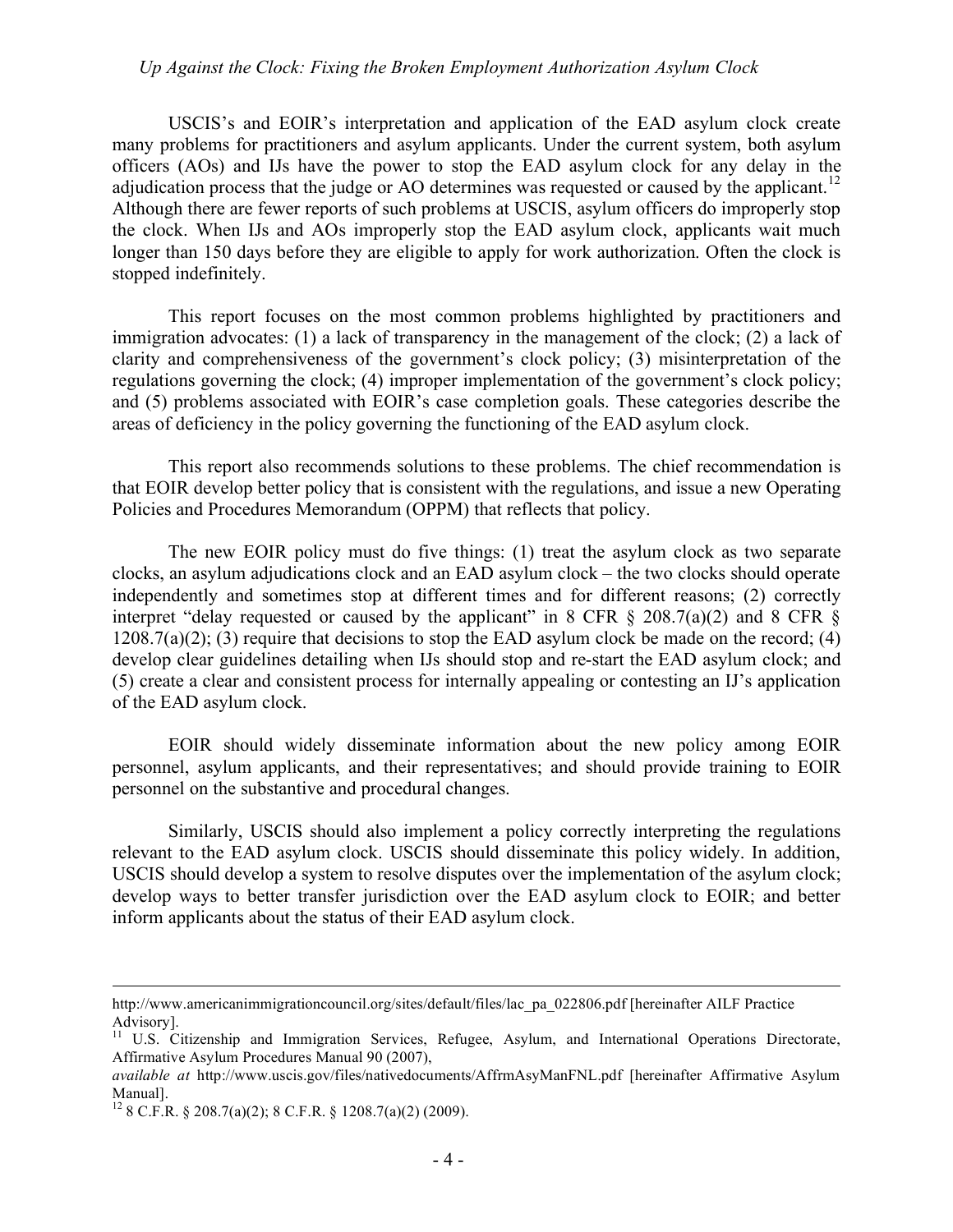Lastly, we recommend that the government appoint a task force made up of EOIR staff, USCIS staff, nongovernmental organizations, and private attorneys to discuss and implement the new policies and procedures outlined in this report.

# **IV. Background and Legal Authority**

# **A. Background of the Asylum Clock**

Procedures for an asylum application are governed by both regulation and statute, specifically Title 8 of the Code of Federal Regulations and the Immigration and Nationality Act.<sup>13</sup> Under the INA, to be eligible for asylum an applicant must show either past persecution or a well-founded fear of future harm on account of race, religion, nationality, membership in a particular social group, or political opinion.<sup>14</sup> There are three contexts in which asylum applications can be filed.<sup>15</sup> A noncitizen in valid nonimmigrant status can file an affirmative application for asylum with USCIS.<sup>16</sup> A noncitizen in expedited removal proceedings can file an asylum application as a defensive action.<sup>17</sup> A noncitizen in regular removal proceedings can file a defensive asylum application with an  $IJ$ <sup>18</sup>

The EAD asylum clock was created in response to increasing numbers of asylum applications in the late 1980s and early 1990s.<sup>19</sup> In fiscal year (FY) 1991, INS received 56,310 asylum applications, but completed only  $16,552<sup>20</sup>$  By FY 1994, the number of asylum applications dramatically increased to 143,225, and INS decided less than a third of that number.<sup>21</sup> This gap contributed to a backlog of over 400,000 asylum applications by the end of 1994.22 Critics charged that many of these applications were submitted by applicants in order to obtain EADs and not for obtaining asylum.<sup>23</sup> Prior to 1994, it was relatively easy for asylum applicants to obtain EADs. Applicants were not required to wait 150 days before applying for work authorization.<sup>24</sup> Asylum applicants could file for asylum and an EAD concurrently, and

 <sup>13 8</sup> C.F.R. § 208.1; 8 C.F.R. § 1208.1 (2009); INA § 208, 8 U.S.C. § 1158 (2009).

<sup>&</sup>lt;sup>14</sup> INA § 101(a)(42)(A), 8 U.S.C. § 1101(a)(42)(A) (2009); INA § 208(b)(1)(B)(i), 8 U.S.C. § 1158(b)(1)(B)(i) (2009).

<sup>&</sup>lt;sup>15</sup> CHARLES GORDON, STANLEY MAILMAN, & STEPHEN YALE-LOEHR, IMMIGRATION LAW AND PROCEDURE, § 34.02 (2009).

<sup>16</sup> GORDON ET AL., *supra* note 15, § 34.02. *See* INA § 208(a), 8 U.S.C. § 1158(a) (2009); 8 C.F.R. § 208.11(a); 8 C.F.R. § 1208.11(a) (2009). 17 GORDON ET AL., *supra* note 15 § 34.02. *See* INA § 240(c)(4)(A), 8 U.S.C. § 1229a(c)(4)(A) (2009); 8 C.F.R. §

<sup>208.4(</sup>b)(2); 8 C.F.R. § 1208.4(b)(2) (2009). This paper will not discuss the procedure or operation of the EAD clock after an applicant files an asylum application in this context.

<sup>&</sup>lt;sup>18</sup> GORDON ET AL., *supra* note 15 § 34.02. *See* INA § 208(a), 8 U.S.C. § 1158(a) (2009); 8 C.F.R. § 208.4(b)(2); 8 C.F.R. § 1208.4(b)(2) (2009).<br><sup>19</sup> David A. Martin, *Making Asylum Policy: The 1994 Reforms*, 70 Wash. L. Rev. 725, 733 (1995).<br><sup>20</sup> *Id.* at 731.<br><sup>21</sup> GORDON ET AL., *supra* note 15, at § 34.02.<br><sup>22</sup> *Id.*<br><sup>23</sup> Martin,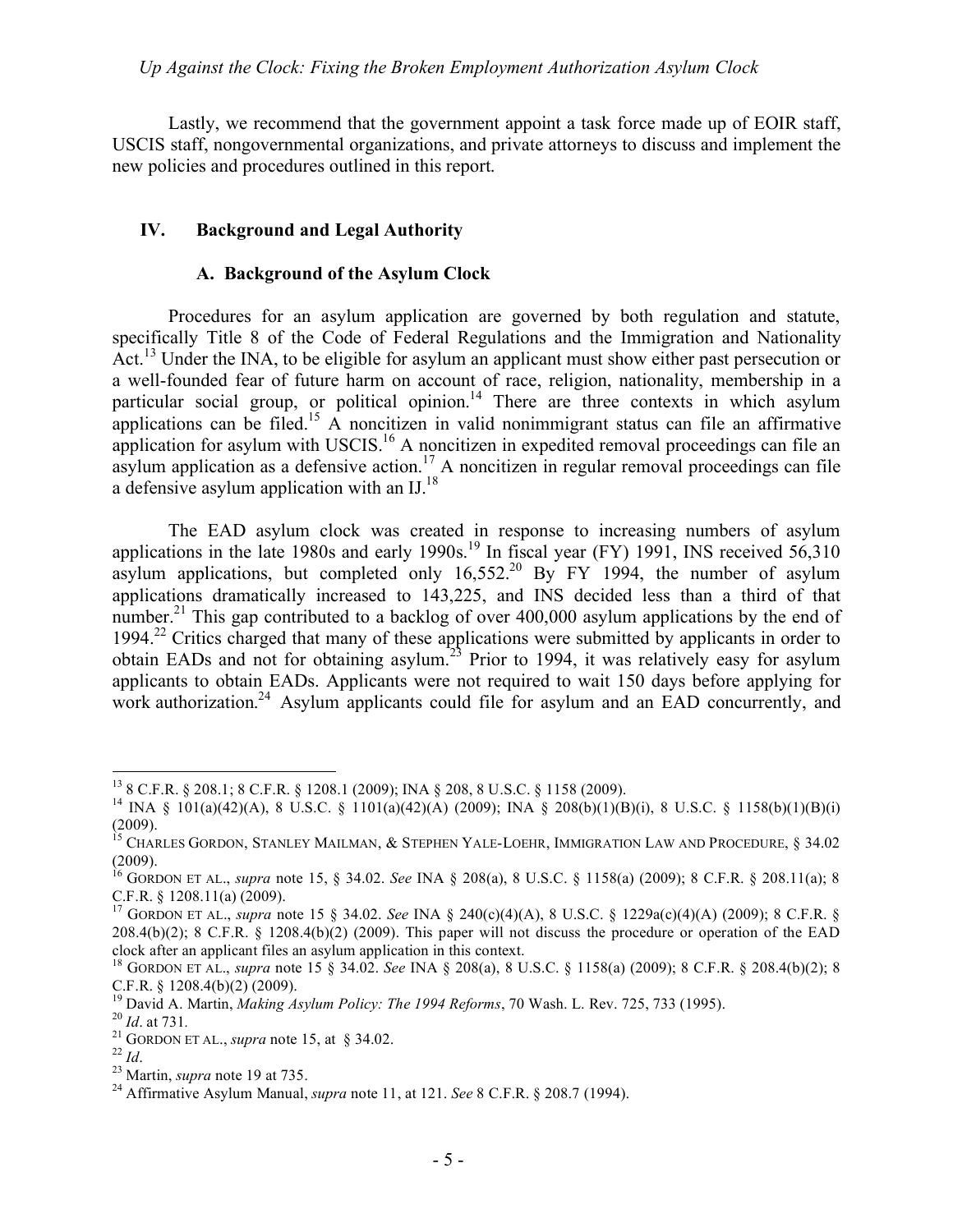AOs could authorize employment for up to one year.<sup>25</sup> AOs either approved or denied asylum applications; they did not refer applications to the immigration court.<sup>26</sup>

In addition, regulations that applied to asylum applicants and others provided "that interim work authorization [would be] issue[d] if no decision on an EAD application [was] forthcoming within ninety days."<sup>27</sup> Therefore, an asylum applicant with an application pending for more than 90 days was entitled to work authorization, unless that claim was found to be frivolous.<sup>28</sup> In 1992, nearly two-thirds of asylum applicants received EADs because an interview could not be scheduled within ninety days. $2^{9}$ 

During the early 1990s, three outcomes were possible after the asylum interview: (1) if the asylum claim was judged frivolous, no EAD was issued, even if the applicant appealed;<sup>30</sup> (2) if the asylum application was judged as having merit, then the applicant would be granted asylum; and (3) if the asylum claim was not deemed sufficient to merit asylum, yet nonfrivolous, the person would almost always receive an EAD because of the time it took to have *de novo* consideration by an IJ and possible further review.<sup>31</sup> In the last instance, the remaining adjudication of a case would almost always take longer than the 90-day waiting period required before becoming entitled to work authorization. $32$ 

#### *1994 Changes*

In 1994, the regulations were amended to state that "an asylum applicant [would] not be eligible to apply for employment authorization based on his or her asylum application until 150 days after the date on which the asylum application [was] filed.<sup>33</sup> This new language created the EAD asylum clock.<sup>34</sup> The changes were designed to streamline the asylum adjudication process by discouraging frivolous applications. In theory, the changes were important because: (1) they sought to encourage INS and EOIR to adjudicate claims promptly within the 180-day period, since, by doing so, there would be fewer EADs being adjudicated while asylum cases were pending; and (2) they would authorize INS to deny employment authorization to those whose underlying asylum applications had been denied.<sup>35</sup> DOJ hoped that the reforms would reduce the number of asylum applications filed primarily to obtain employment authorization because under the new regulations, applicants could no longer file an asylum application and an EAD

<sup>&</sup>lt;sup>25</sup> 8 C.F.R. § 208.7 (1994).<br><sup>26</sup> Affirmative Asylum Manual, *supra* note 11, at 121.<br><sup>27</sup> Martin, *supra* note 19 at 734. *See* 8 C.F.R. § 274a.13(d) (1994).<br><sup>28</sup> 8 C.F.R. § 274a.12(c)(8); 8 C.F.R. § 274a.13(d) (1994).<br>

<sup>&</sup>lt;sup>30</sup> Martin, *supra* note 19 at 734. *See also* 8 C.F.R. § 208.7 (1994).<br><sup>31</sup> Martin, *supra* note 19 at 734. *See* 8 C.F.R. § 208.7(c) (1994). *See also* 8 C.F.R. § 274a.12(a)(5) (1994).<br><sup>32</sup> Martin, *supra* note 19 at 7

<sup>208.7</sup> were first proposed in 59 Fed. Reg. 14779 (Mar. 30, 1994)). *See* 8 C.F.R. § 208.7(a); 8 C.F.R. §1208.7(a) (2009).

 $3^3$  59 Fed. Reg. at 62284, 62291 (Dec. 5, 1994).

 $35\,59$  Fed. Reg. at 62284.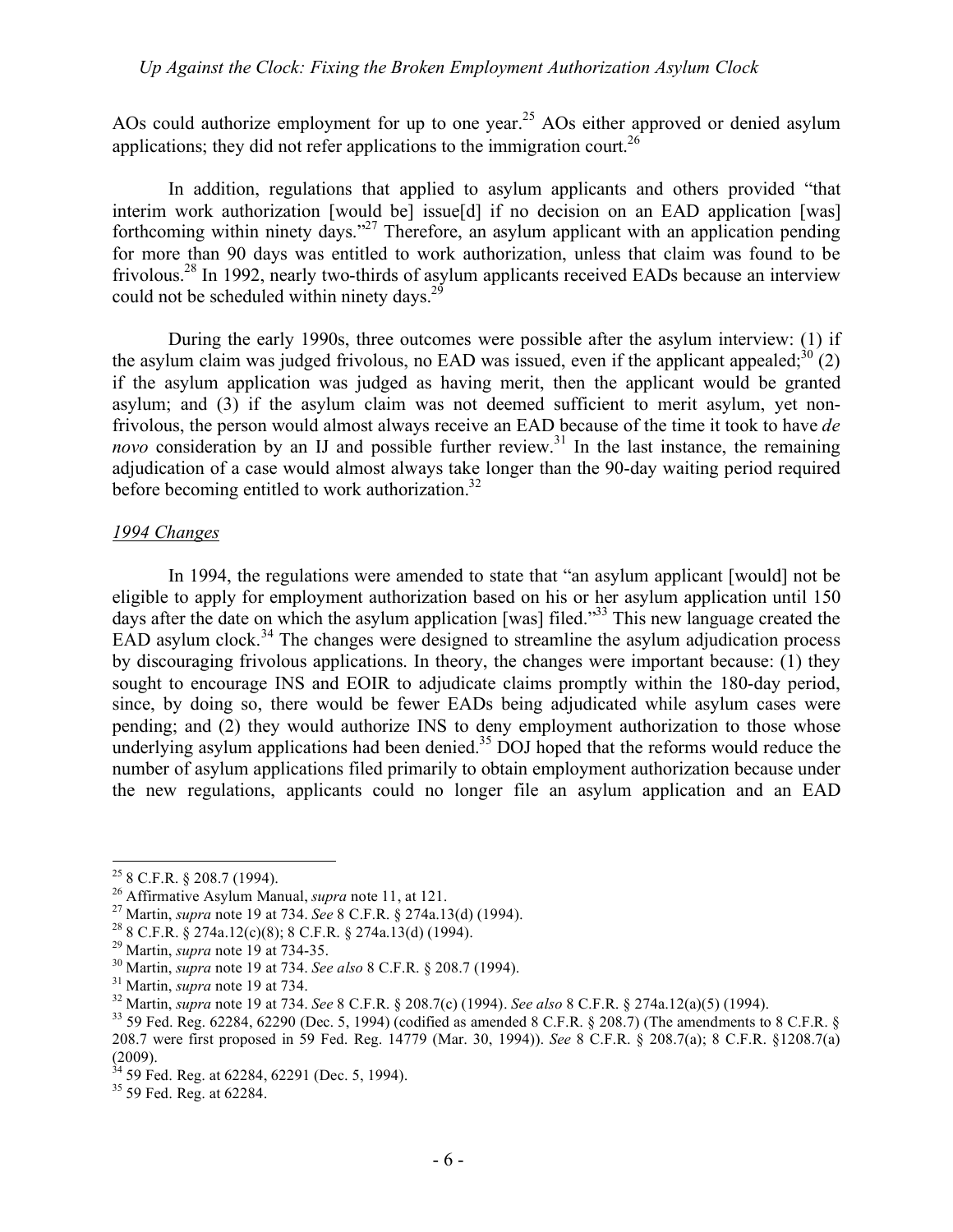application concurrently.<sup>36</sup> The 1994 regulatory changes, coupled with a massive backlog reduction effort, were intended to make abuse of the asylum system a thing of the past.<sup>37</sup>

Now, after an interview has taken place, an AO can find an applicant either: (1) eligible for an approval of asylum; or (2) ineligible for an approval of asylum.<sup>38</sup> If an applicant in the latter category appears deportable or removable, the asylum office provides him or her a Referral Notice and initiates removal proceedings.<sup>39</sup> A referral is not a final decision in the case, and an IJ will hear the applicant's claim anew. $40$ 

Some public comments submitted during the regulatory comment period supported the government's proposals as an appropriate balance between meeting the needs of asylum applicants and discouraging meritless claims.<sup>41</sup> A greater number of comments criticized these provisions for imposing economic hardship on asylum applicants.<sup>42</sup> The comments addressed the fact that many applicants arrive in the US with few belongings, no money, and no network of family or friends to provide them assistance.<sup>43</sup> One comment pointed out that the proposed rule was confusing because it did not specify that persons granted asylum are immediately eligible for work authorization and did not provide sufficient detail about how the 150-day waiting period would be measured.<sup>44</sup> Other comments expressed doubt that asylum applicants would actually receive work authorization 180 days after the filing of their applications because of the difficulty and confusion in applying the 150-day waiting period.<sup>45</sup> This concern in particular has proved to be prophetic.

DOJ argued that the 1994 regulations would provide legitimate refugees with lawful employment authorization. It did not address the recommendations from nongovernmental organizations that alternative means be established to adjudicate employment authorization on the basis of the merits of the claim or on the economic situation of the asylum applicant. In response to a comment that asylum applicants might find it necessary to disregard the law and work without authorization, DOJ explained that it did not believe that the solution to this problem was to loosen eligibility standards for employment authorization.<sup>46</sup> DOJ argued that the proposed reforms would discourage individuals from filing asylum applications solely to gain employment authorization. It also argued that the new regulations would enable INS to more promptly grant asylum and provide work authorization to those who merit relief. $47$ 

In 1996, Congress amended the INA to reflect the language of the regulations by adding the 180-day waiting period for EAD eligibility and the 180-day deadline to adjudicate asylum

 $36$  59 Fed. Reg. at 14780.<br> $37$  Martin, *supra* note 19 at 733.

<sup>&</sup>lt;sup>38</sup> In some situations, the AO may issue a Notice of Intent to Deny (NOID), giving a specified period of time for the applicant to rebut the reason for the proposed denial. Affirmative Asylum Manual, at 45-46.

<sup>&</sup>lt;sup>39</sup> Affirmative Asylum Manual, *supra* note 11, at 122. *See* 59 Fed. Reg. at 62284.<br><sup>40</sup> Affirmative Asylum Manual, *supra* note 11, at 122.<br><sup>41</sup> 59 Fed. Reg. at 62290.<br><sup>42</sup> Id.

<sup>43</sup> *Id.* 44 *Id.* 44 *Id.* 45 *Id.* 45 *Id.* 46 59 Fed. Reg. at 62290-91. 47 59 Fed. Reg. at 62291.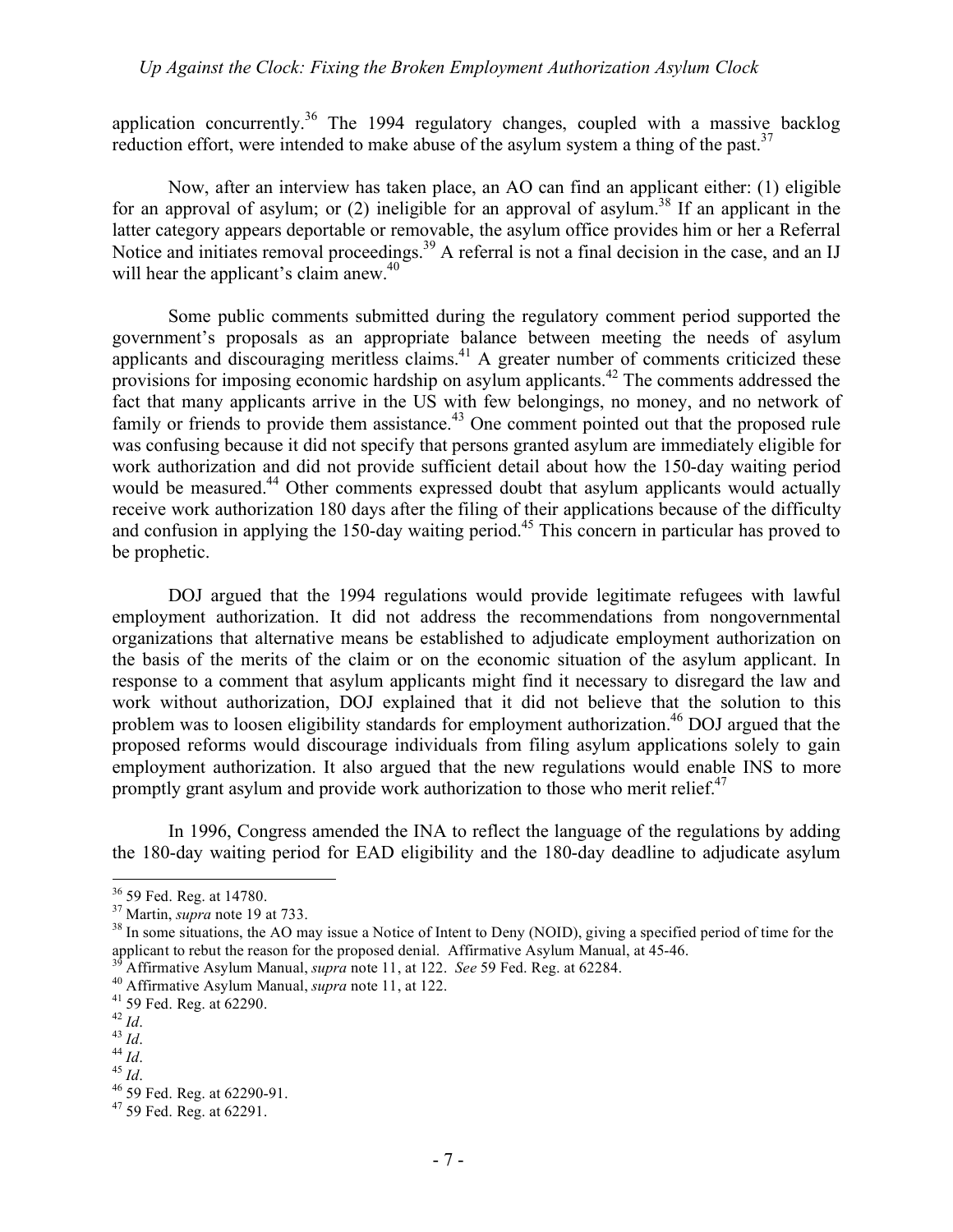applications.<sup>48</sup> The statute states that "[a]n applicant for asylum is not entitled to employment authorization, but such authorization may be provided under regulation by the Attorney General."<sup>49</sup> It goes on to say that, "[a]n applicant who is not otherwise eligible for employment authorization shall not be granted such authorization prior to 180 days after the date of filing of the application for asylum. $^{550}$ 

The Homeland Security Act of 2002 abolished the INS and moved its functions to DHS. DHS has three immigration-related components: USCIS, United States Customs and Border Protection (CBP), and United States Immigration and Customs Enforcement  $(ICE)$ <sup>51</sup> EOIR continues to be an agency within DOJ.<sup>52</sup> DOJ's EOIR retained the immigration courts and the Board of Immigration Appeals  $(BIA)^{53}$ 

## **B. Legal Authority**

## *Statute and Regulations*

- INA  $\S$  101(a)(42)(A) defines the term refugee as "any person who is outside any country of such person's nationality or, in the case of a person having no nationality, is outside any country in which such person last habitually resided, and who is unable or unwilling to return to, and is unable or unwilling to avail himself or herself of protection of that country because of persecution or a well-founded fear of persecution on account of race, religion, nationality, membership in a particular social group, or political opinion…"54
- INA  $\&$  208 governs asylum and the procedures to apply for asylum.<sup>55</sup>
- INA  $\S 208(b)(1)(B)(i)$  states that in general the "burden of proof is on the applicant to establish that the applicant is a refugee, within the meaning of section  $101(a)(42)(A)$ . To establish that the applicant is a refugee within the meaning of this section, the applicant must establish that race, religion, nationality, membership in a particular social group, or political opinion was or will be at least one central reason for persecuting the applicant."56

 <sup>48</sup> *See* Illegal Immigration Reform and Immigrant Responsibility Act of 1996, Pub. L. No. 104-208, § 604, 110 Stat. 3009, 115 (1996) (codified as amended INA § 208).

 $^{49}$  INA § 208(d)(2), 8 U.S.C. § 1158(d)(2) (2009).

<sup>&</sup>lt;sup>50</sup> *Id.* <sup>51</sup> Homeland Security Act of 2002, Pub. L. No. 107-296, §§ 451 - 471, 116 Stat. 2135, 2195- 2205 (2002) (codified <sup>51</sup> as 6 U.S.C. §§ 271- 279, 291 (2002)). *See* RICHARD A. BOSWELL, ESSENTIALS OF IMMIGRATION LAW 18 (2d ed.  $^{2009}_{52}$ .

<sup>52</sup> *See* Dep't of Justice, Exec. Office for Immigr. Rev., Background Information, *available at* http://www.justice.gov/eoir/background.htm (last visited Jan. 22, 2009).

<sup>53</sup> Homeland Security Act of 2002 § 1101, 6 U.S.C. § 521. *See* U.S. Citizenship and Immigration Services, Immigration Benefits in EOIR Removal Proceedings (Dec. 4, 2009), *available at* 

http://www.uscis.gov/portal/site/uscis/menuitem.5af9bb95919f35e66f614176543f6d1a/?vgnextoid=3ebc829cbf3ae0 10VgnVCM1000000ecd190aRCRD&vgnextchannel=02729c7755cb9010VgnVCM10000045f3d6a1RCRD. 54 INA § 101(a)(42)(A), 8 U.S.C. § 1101(a)(42)(A) (2009).

 $55$  INA  $\frac{8}{9}$  208,  $\frac{8}{9}$  U.S.C.  $\frac{8}{9}$  1158 (2009).

<sup>&</sup>lt;sup>56</sup> INA § 208(b)(1)(B)(i), 8 U.S.C. § 1158(b)(1)(B)(i) (2009).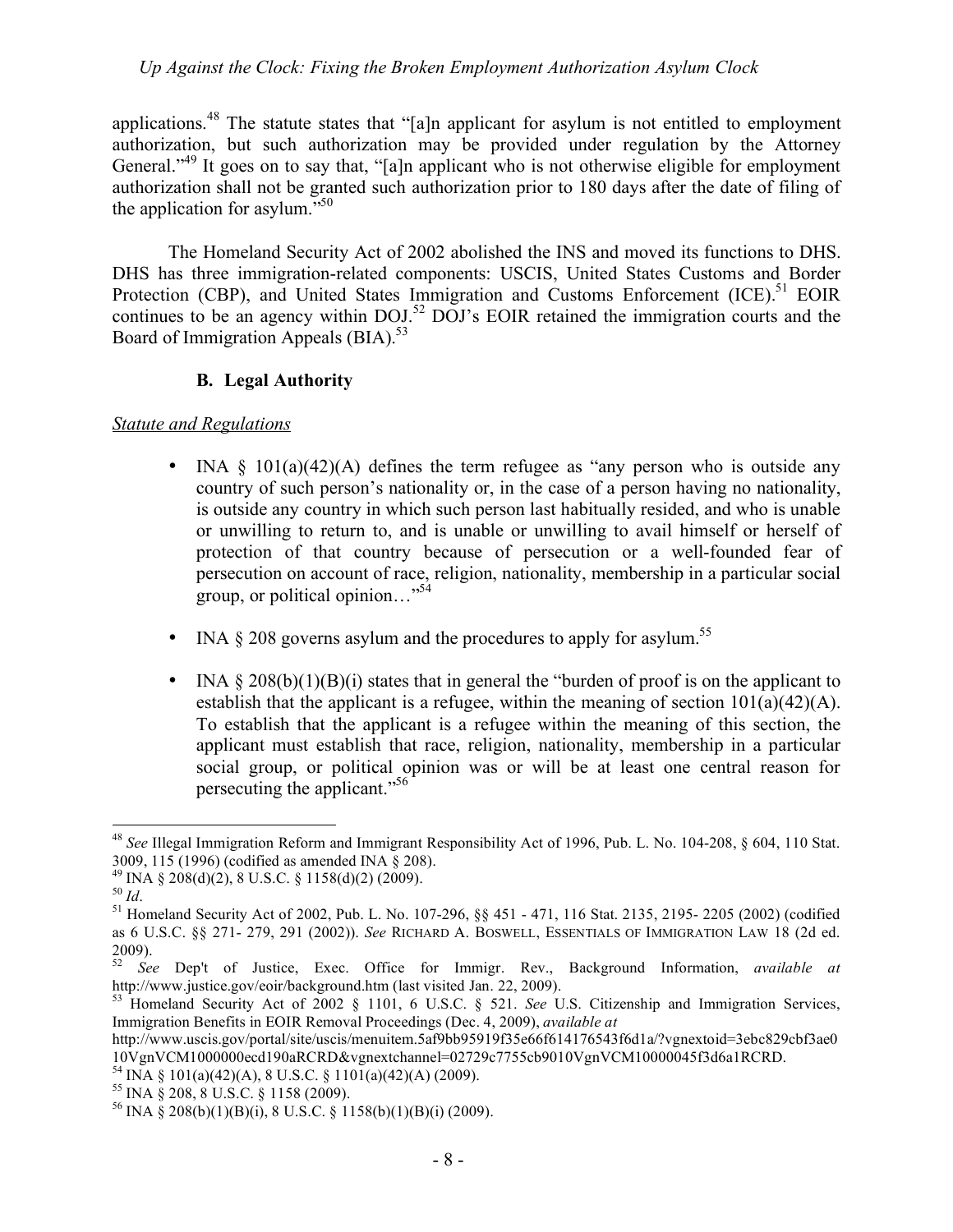- INA  $\S 208(d)(5)(A)(iii)$  describes the adjudication clock and states, "in the absence of exceptional circumstances, final administrative adjudication of the asylum application, not including administrative appeal, shall be completed within 180 days after the date an application is filed."<sup>57</sup>
- INA  $\S 208(d)(2)$  describes the EAD asylum clock. It states that, "[a]n applicant who is not otherwise eligible for employment authorization shall not be granted such authorization prior to 180 days after the date of filing of the application for asylum.<sup>58</sup>
- 8 CFR § 208.3 explains which form the applicant must file. The regulation states that "[a]n asylum applicant must file Form I-589, Applicant for Asylum and for Withholding of Removal, together with any additional supporting evidence in accordance with the instructions on the form."<sup>59</sup>
- 8 CFR  $\S 208.7(a)(1)$  explains the employment authorization process for asylum applicants. It states that "the application shall be submitted no earlier than 150 days after the date on which a complete asylum application submitted in accordance with §§208.3 and 208.4 has been received. In the case of an applicant whose asylum application has been recommended for approval, the applicant may apply for employment authorization when he or she receives notice of the recommended approval."60
- 8 CFR § 208.7(a)(2) states that a "delay requested or caused by the applicant shall not be counted as part of [the 150-day time period], including delays caused by failure without good cause to follow the requirements for fingerprint processing. Such time periods shall also be extended by the equivalent of the time between issuance of a request for evidence pursuant to §103.2(b)(8) of this chapter and the receipt of the applicant's response to such request."<sup>61</sup>
- 8 CFR  $\S 208.14$  gives the authority to and identifies the scenarios when an asylum officer or an immigration judge may approve, deny, refer, or dismiss an asylum application.<sup>62</sup>
- 8 CFR  $\frac{1}{2}$  274a.12(c)(8)(ii) states that when the applicant receives a letter of recommendation for asylum from the asylum office, but has not received the approval notice, the applicant must apply for an  $EAD<sup>63</sup>$ .

<sup>&</sup>lt;sup>57</sup> INA § 208(d)(5)(A)(iii), 8 U.S.C. § 1158(d)(5)(A)(iii) (2009).<br><sup>58</sup> INA § 208(d)(2), 8 U.S.C. § 1158(d)(2) (2009).

 $59$  8 C.F.R. § 208.3; 8 C.F.R. § 1208.3 (2009).<br>
60 8 C.F.R. § 208.7; 8 C.F.R. § 1208.7 (2009).<br>
61 8 C.F.R. § 208.7(a)(2); 8 C.F.R. § 1208.7(a)(2) (2009).<br>
62 8 C.F.R. § 208.14; 8 C.F.R. § 1208.14 (2009).

 $^{63}$  8 C.F.R. § 274a.12(c)(8)(ii); 8 C.F.R. § 1274a.12(c)(8)(ii) (2009).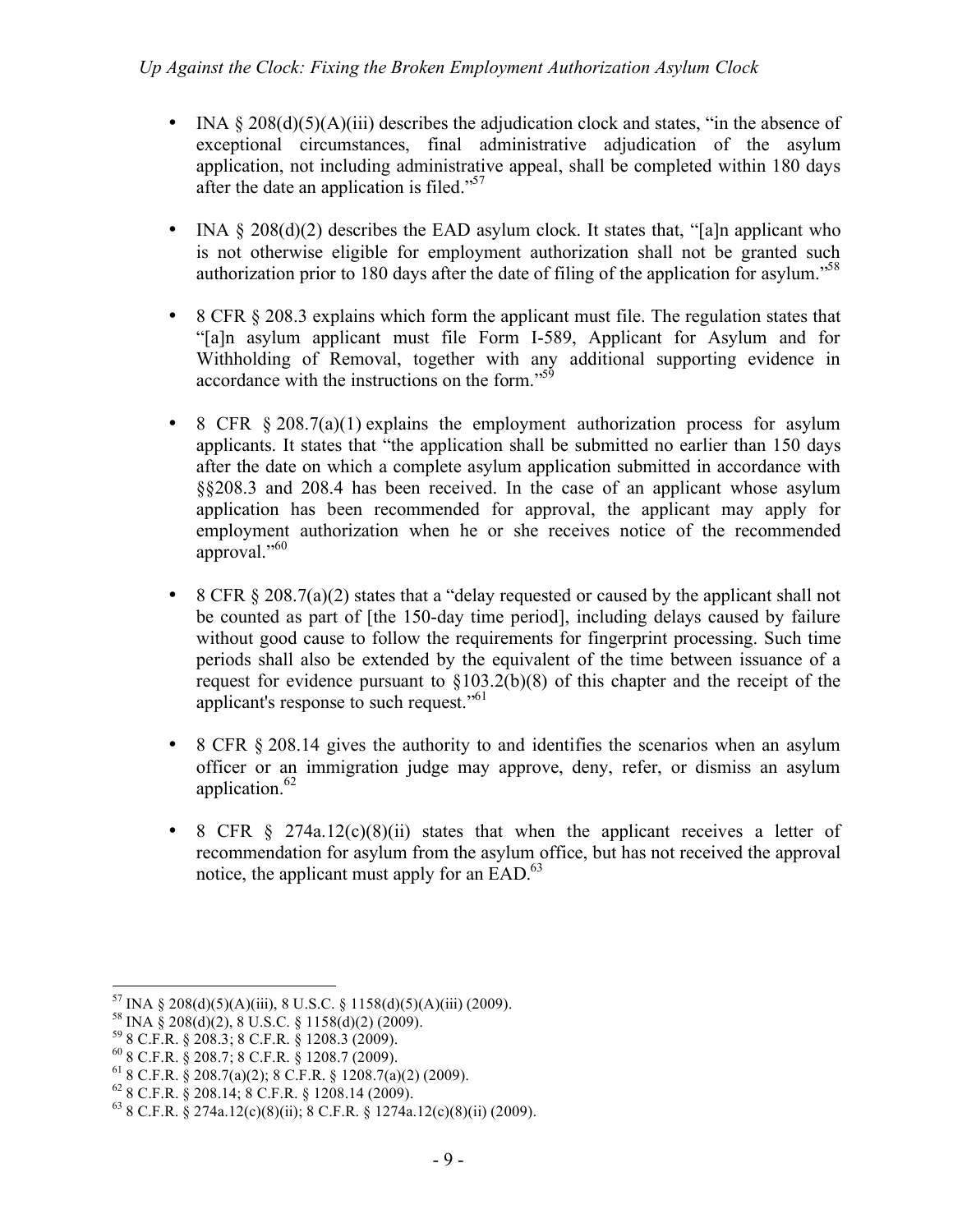# **C. Policy and Guidelines**

#### *USCIS Asylum Division Policy and Guidelines*

USCIS has published a manual for Asylum Division staff on how to process affirmative asylum applications.<sup>64</sup> This manual is formally called the Affirmative Asylum Procedures Manual (AAPM). The AAPM contains USCIS written policy on the EAD asylum clock. Pages 90-91 of the AAPM explain to AOs how to handle the EAD asylum clock for affirmative asylum applicants. USCIS has control over the clock only in affirmative asylum applications because defensive applications are always filed in immigration court.<sup>65</sup>

In addition to pages 90-91 in the AAPM, the manual contains information about tolling and re-starting the clock in many of the manual's appendices.<sup>66</sup> Most of the appendices are form notices and letters that are sent to applicants to inform them about the status of their asylum applications.<sup>67</sup> Some of the form notices include language notifying the applicant of potential actions that may stop the clock, whether a certain action tolled the EAD asylum clock and/or when the asylum clock will re-start.<sup>68</sup> Perhaps the most relevant form in the appendices is Appendix 20. This form explains the impact of the Refugee Asylum and Parole System (RAPS) on the EAD asylum clock. $^{69}$  Appendix 20 is a list of codes and their effect on the stopping and re-starting of the EAD asylum clock.<sup>70</sup> For example, when an asylum applicant requests additional time to submit documents, USCIS will enter the code "HOLD-AD" into RAPS, causing the EAD asylum clock to stop. The clock does not re-start until USCIS removes the "HOLD."<sup>71</sup> USCIS will also use RAPS to stop the EAD asylum clock when an interview is cancelled "at fault of [the] [a]pplicant."<sup>72</sup> Here, USCIS will enter code "REMC<sup>73</sup> (Cancelled at fault of applicant)" into the system, and the EAD asylum clock will re-start "on the date of the next interview, if the applicant appears."<sup>74</sup>

RAPS is an automated computer system used by USICS to track "the processing of affirmative asylum and suspension/special rule cancellation applications through the affirmative asylum process."75 Asylum Office personnel have access to update and change information in RAPS while the case is pending at the asylum office.<sup>76</sup> At the asylum office level, the clock query (KLOK) screen in the RAPS indicates how long the EAD asylum clock has been running, any stoppage (tolling) of the clock that has occurred at any time in the process, and the earliest

<sup>&</sup>lt;sup>64</sup> Affirmative Asylum Manual, *supra* note 11, at 1.<br>
<sup>65</sup> *Id.* at 90-91.<br>
<sup>66</sup> *Id.* app. 20.<br>
<sup>67</sup> *Id.* app. 1.<br>
<sup>68</sup> *C.f.* Affirmative Asylum Manual, *supra* note 11, apps. 6-7, 8-9, 11, 51.<br>
<sup>69</sup> Affirmative Asyl

<sup>74</sup> Affirmative Asylum Manual, *supra* note 11, app. 20. <sup>75</sup> *Id.* at 2-3. <sup>76</sup> *Id*. In some cases, Service Centers have access to RAPS. *See e.g.*, Affirmative Asylum Manual, *supra* note 11, at

<sup>7.</sup> This report does not provide a detailed description about the role of Services Centers.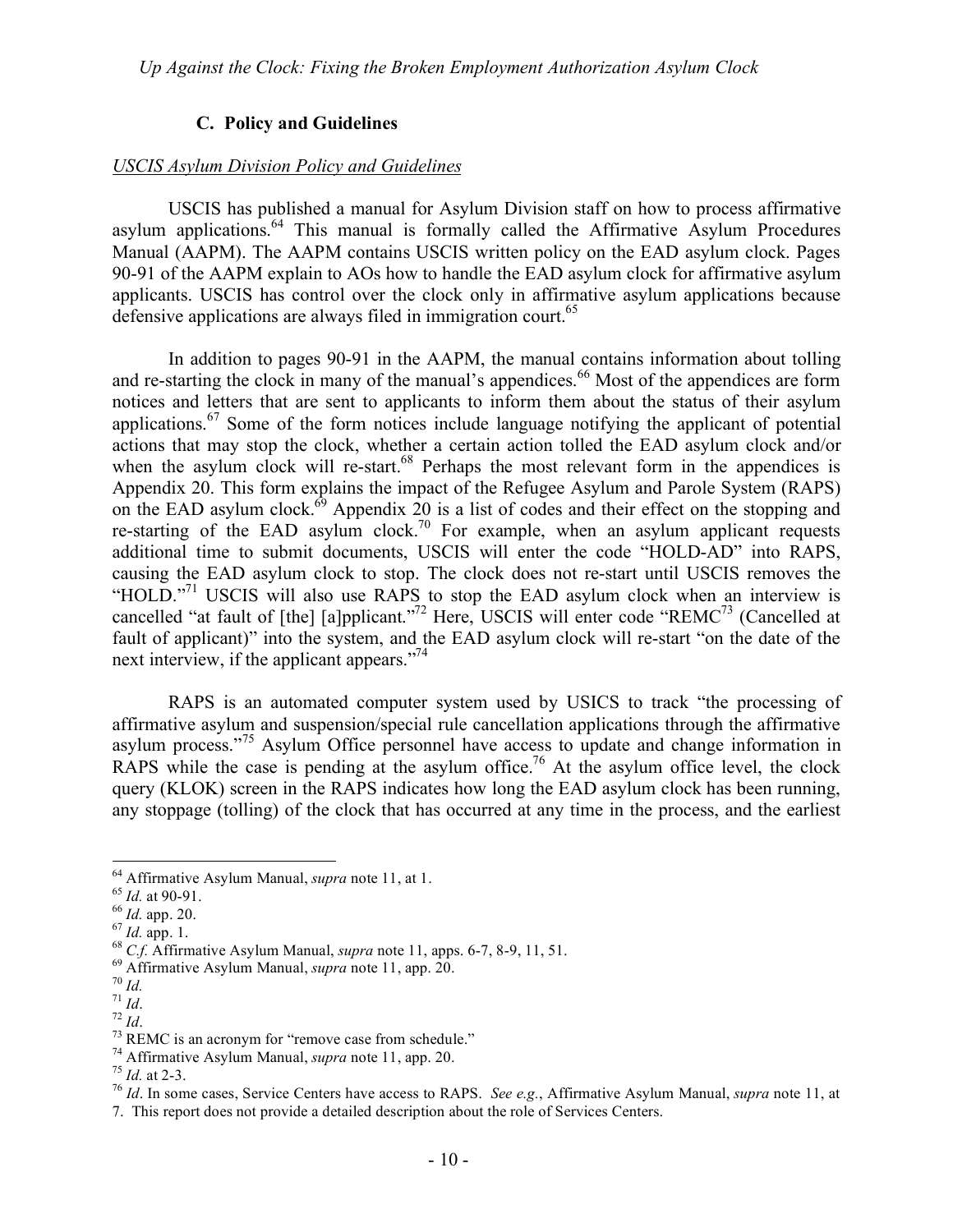possible date the applicant is eligible to apply for an EAD.77 Essentially, the EAD asylum clock is started, stopped, or re-started based on commands entered into RAPS— the KLOK screen in RAPS is how USCIS keeps track of each applicant's EAD asylum clock.<sup>78</sup> The AAPM explains that actions by an asylum applicant that will toll the EAD asylum clock "include, but are not limited to, requests to reschedule, failure to appear for the interview or pick-up appointment, and failure to provide a competent interpreter, which may result in a rescheduling of the asylum interview."79

AOs can also stop the EAD asylum clock if an applicant requests additional time to submit documents; fails to appear at the Application Support Center (ASC) for biometrics collection/fingerprinting within the required time period; or cancels a pick-up appointment.<sup>80</sup> In addition, an AO may stop the EAD asylum clock in, "[a] case in which the applicant appears eligible for an asylum grant but a final decision cannot be made because background security checks have not been completed, and a recommended approval is not permitted to be issued."<sup>81</sup> Asylum office personnel will enter the "HOLD-AD" code into RAPS to select whether the delay in the security check processing is due to the applicant, thereby stopping the EAD asylum clock, or is due to the government, which keeps the KLOK running.82 It is USCIS's stated policy to inform asylum applicants of a decision to toll the EAD asylum clock, as well as when the EAD asylum clock will re-start, through notices sent in the mail.<sup>83</sup> Finally, RAPS contains an EOIR screen that allows asylum office personnel to see whether a particular alien-number (A-number) pertains to a case within the immigration court system, and the status of that case.<sup>84</sup>

#### *EOIR Policy and Guidelines*

The Operating Policies and Procedures Memorandums (OPPMs) offer guidance to all EOIR staff, including IJs and immigration court personnel. OPPMs are published by EOIR in order to disseminate guidance and procedure on various immigration issues.<sup>85</sup> OPPM 97-6 explains EOIR's Automated Nationwide System for Immigration Review (ANSIR) computer database.<sup>86</sup> ANSIR is the system used by EOIR and USCIS to schedule an applicant for a hearing before the immigration court.<sup>87</sup> EOIR guidance states that "when a case is adjourned or a call up date given, the reason for that adjournment must be provided by an [IJ] and then entered into ANSIR by a support staff member using a two-digit adjournment code, or a two-letter call-up code."<sup>88</sup> These codes are used to stop the EAD asylum clock, but are not part of the record.<sup>89</sup>

<sup>&</sup>lt;sup>77</sup> Affirmative Asylum Manual, *supra* note 11, at 91.<br><sup>78</sup> *Id.*<br><sup>80</sup> Affirmative Asylum Manual, *supra* note 11, at 92-93, 104.<br><sup>81</sup> *Id.* at 43.<br><sup>82</sup> *Id.*<br><sup>83</sup> *See e.g.*, Affirmative Asylum Manual, *supra* note 11, *available at* http://www.usdoj.gov/eoir/efoia/ocij/OPPMLG2.htm [hereinafter OPPM 05-07].<sup>86</sup> *See* OPPM 97-6, Definitions and Use of Adjournment and Call-up Codes, Aug. 22, 1997, *available at*

http://www.usdoj.gov/eoir/efoia/ocij/97-6.pdf [hereinafter OPPM 97-6].<br><sup>87</sup>Affirmative Asylum Manual, *supra* note 11, at 3.<br><sup>88</sup> See OPPM 97-6, *supra* note 86. (These codes were revised to include changes required by the

Reform and Immigrant Responsibility Act of 1996).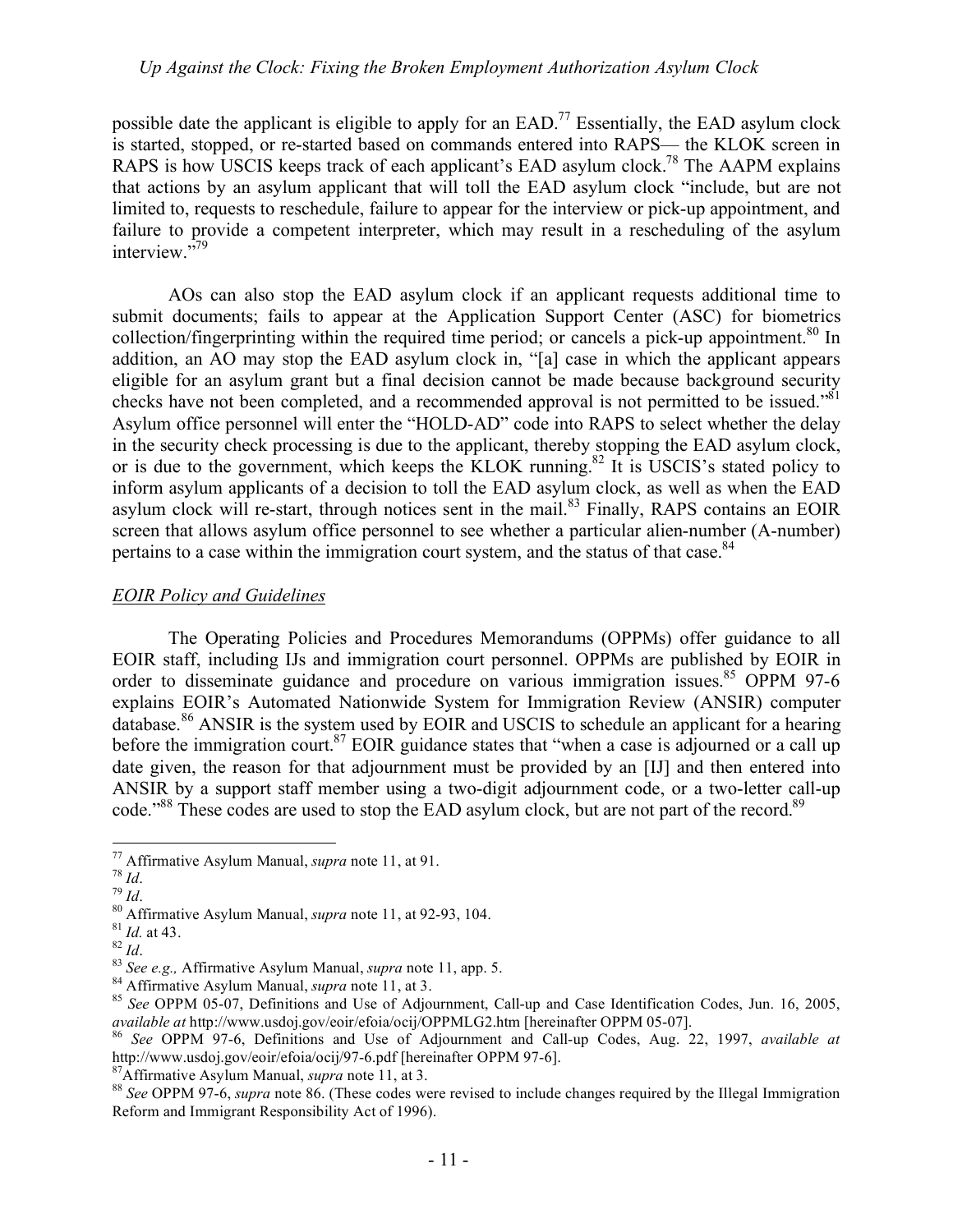An important OPPM related to the EAD asylum clock is OPPM 05-07. This OPPM contains the most current adjournment and call-up codes.<sup>90</sup> OPPM 05-07 defines what "adjournment, call-up and case identification codes" are and it explains to EOIR staff how to use them. EOIR's adjournment codes reflect the agency's interpretation of what stops the clock.<sup>91</sup> It includes a chart of codes listing whether an adjournment is "alien-related," "DHS-related," "IJrelated," or "Operational."<sup>92</sup> An "alien-related" adjournment stops both the EAD asylum clock and the asylum adjudication clock. The OPPM explains that "[a]ll Court Administrators are instructed to review OPPM [05-07] with their support staff to insure that the adjournment, callup and case identification codes are properly entered."<sup>93</sup> Furthermore, the relevant OPPM states that the use of all codes should be monitored to identify any improper use of them in the automated system.94 OPPM 00-01 states that immigration courts must have a designated person for asylum case monitoring. Specifically, "[e]ach Court Administrator should have at least one member of the Court's personnel under their supervision designated to be responsible for tracking and monitoring asylum cases within the court to ensure the timely completion of all appropriate asylum cases within the 180-day deadline.<sup>"95</sup>

The Immigration Court Practice Manual (ICPM) is another important part of EOIR policy on the EAD asylum clock. The manual is "provided for the information and convenience of the general public and for parties that appear before the Immigration Courts."96 The manual describes procedures, requirements, and recommendations for practice before immigration courts.<sup>97</sup> The ICPM outlines the Automated Status Query (ASQ) system that provides information to asylum applicants concerning the status of cases before the immigration court or  $BIA.<sup>98</sup>$ 

ASQ contains a telephone menu in English and Spanish where the caller must enter the applicant registration number (A-number) of the applicant involved.<sup>99</sup> According to EOIR, ASQ is updated within 24 hours of a change to the EAD asylum clock<sup>100</sup> Also, for cases before the immigration court, ASQ contains information regarding the next hearing date, time, and location. In asylum cases, ASQ contains the elapsed time and status of the asylum clock, and IJ decisions.<sup>101</sup>

<sup>89</sup> *See OPPM 05-07, <i>supra* note 85.<br>
90 *See Id.*<br>
91 *Id.*<br>
93 *Id.*<br>
94 *Id.*<br>
95 *See* Revised OPPM, 00-01, Asylum Request Processing, Aug. 4, 2000,

*available at* http://www.usdoj.gov/eoir/efoia/ocij/oppm00/OPPM00-01Revised.pdf [hereinafter OPPM 00-01].<br><sup>96</sup> EOIR, Immigration Court Practice Manual Chapter 1, at 1 (2008),

*available at* http://www.usdoj.gov/eoir/vll/OCIJPracManual/Chap%201.pdf [hereinafter Immigration Court Practice Manual].<br> $^{97}$  *Id.* at 1.

<sup>98</sup> *Id.* at 12-13.<br><sup>99</sup> *Id.* 100 AILA-EOIR Liaison Agenda, Mar. 16, 2005, Question 4, *available at* http://www.justice.gov/eoir/statspub/eoiraila031605.ndf.

<sup>&</sup>lt;sup>101</sup> Immigration Court Practice Manual, *supra* note 96, at 13.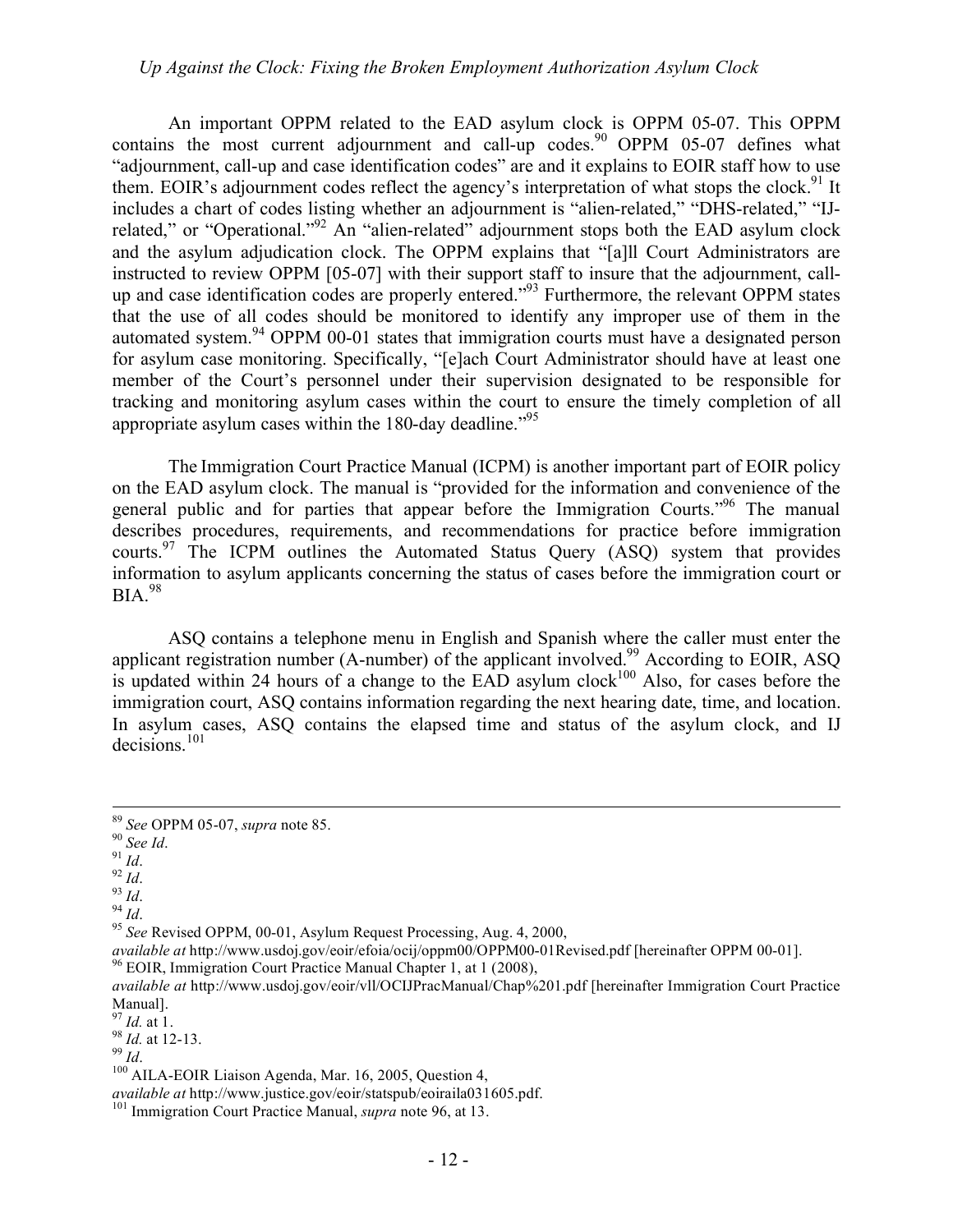## **D**. **The Government's Stated Procedure for the EAD Asylum Clock**

#### *USCIS Asylum Division*

Asylum applications are filed on DHS Form I-589.<sup>102</sup> The asylum adjudication clock starts when a completed application is filed with the appropriate USCIS service center or asylum office.<sup>103</sup> The EAD asylum clock begins to run once the I-589 has been reviewed and found properly filed and complete by the service center or the asylum office.<sup>104</sup> They then give the applicant an "A-number" if they do not already have one. If directly filed with the asylum office, the application is entered into RAPS on the Case Entry (I589) screen within one business day of receipt.105

An AO "may grant, in the exercise of his or her discretion, asylum to an applicant who qualifies as a refugee under section  $101(a)(42)$  of the Act, and whose identity has been checked pursuant to section  $208(d)(5)(A)(i)$  of the Act."<sup>106</sup> If the AO does not grant asylum to an applicant (after an interview conducted in accordance with §208.9, or if, as provided in §208.10, the applicant is deemed to have waived his or her right to an interview or an adjudication by an asylum officer) the asylum officer shall deny, refer, or dismiss the application.<sup>107</sup> The EAD asylum clock can be stopped by an AO for "[a]ny delay requested or caused by the applicant."<sup>108</sup> An applicant is ineligible for work authorization if her asylum application is denied within the 150-day period.<sup>109</sup>

An application for employment authorization, Form I-765, can be submitted to the USCIS 150 days after the date on which a complete application for asylum is filed.<sup>110</sup> USCIS then has 30 days to adjudicate the application for employment authorization from the date it is filed $111$ 

AOs are instructed to notify applicants of decisions to stop the EAD asylum clock through notice letters when the applicant causes a delay. The notices do not generally indicate the tally of the applicant's clock, but some notify the applicant of potential actions that may stop

<sup>&</sup>lt;sup>102</sup> An asylum applicant must file an original and two copies of the completed I-589 form. An application must include a photograph of the applicant and each dependent, three copies of all passports or other travel documents, and three copies of evidence proving the relationship for each family member listed on the form. The application must also include the signature and complete mailing address of the applicant and of anyone other than an immediate relative who helped in preparing the application. Additional supporting information and documentation may be provided. GORDON ET AL. *supra* note 15, at § 34.02 (2009). Form I-589 is *available at* http://www.uscis.gov/files/form/I-589.pdf.<br>
<sup>103</sup> 8 C.F.R. § 208.7(a)(1); 8 C.F.R. § 1208.7(a)(1) (2009).<br>
<sup>104</sup> Affirmative Asylum Manual, *supra* note 11, at 7.<br>
<sup>105</sup> 8 C.F.R. § 208.14(b); 8 C.F.R. § 1208.14(b) (2009).<br>

judge or an asylum officer within the 150-day period, the applicant is ineligible to apply for employment authorization. *Id.* 111 8 C.F.R. § 208.7(a)(1); 8 C.F.R. § 1208.7(a)(1) (2009).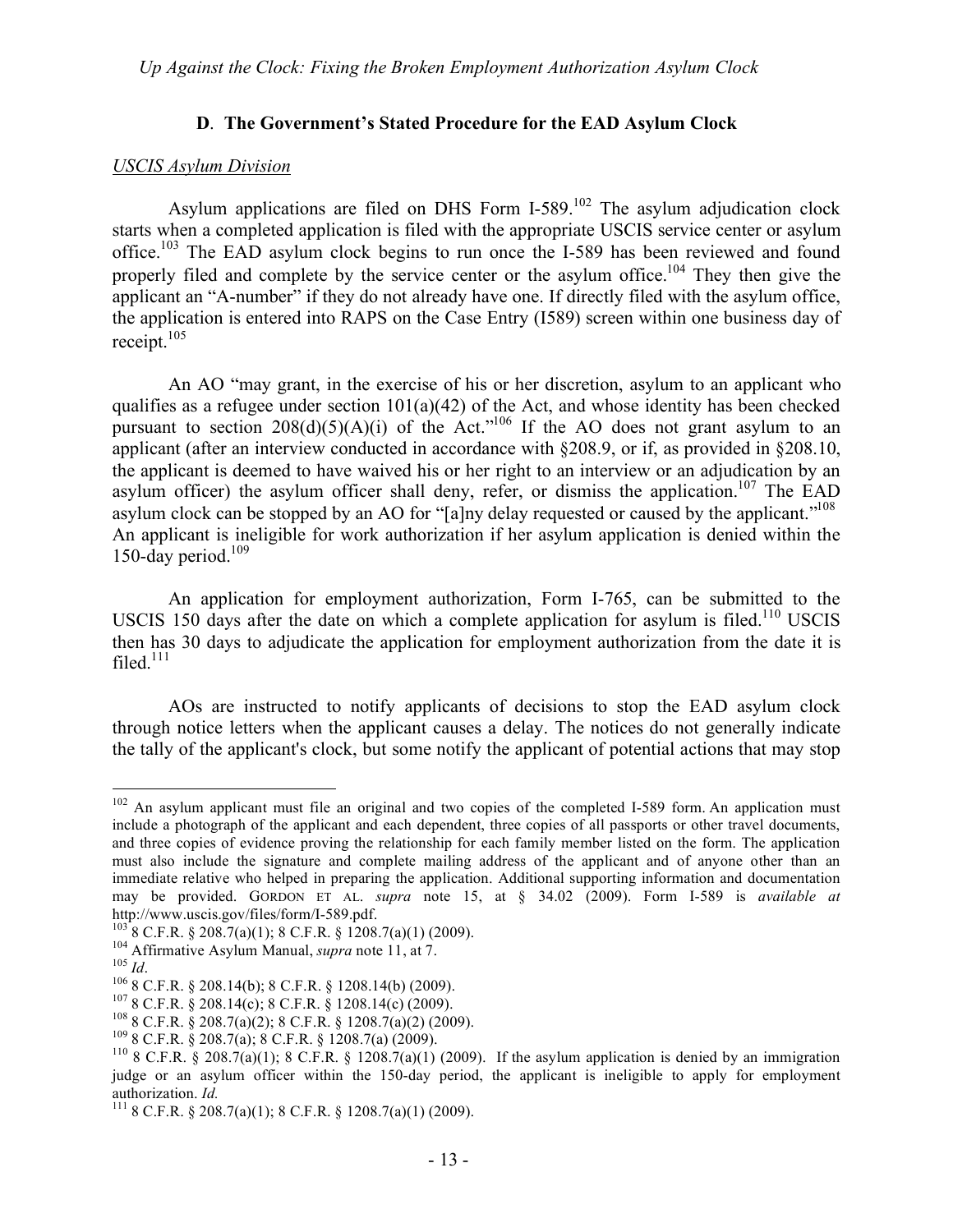the clock, that the EAD asylum clock has stopped and/or when the clock will re-start. For example, a notice of scheduling of fingerprinting appointment notifies the applicant that her EAD asylum clock is stopped because she missed her fingerprinting appointment without good cause, and also informs the applicant that the EAD asylum clock will re-start once she gets her biometrics and returns to the asylum office for the rescheduled interview.<sup>112</sup> Another example is the notice for the rescheduling of an asylum interview due to interpretation problems. The notice informs the applicant that her clock will be tolled because she failed, without good cause, to produce a competent interpreter at the asylum interview. The notice also informs the applicant that if her case is referred to EOIR for failure to produce a competent interpreter, she will be ineligible for work authorization unless the applicant has exceptional circumstances or unless an immigration judge grants asylum.<sup>113</sup> In general, a case is referred to EOIR after an AO serves a Referral Notice and a NTA to the asylum applicant, thereby referring the applicant's case to an IJ.<sup>114</sup> The Referral Notice also includes the approximate date when the clock will reach 150 days and the applicant will be eligible to apply for work authorization.<sup>115</sup> After a case is referred, "[t]he Asylum Office prepares a packet to file with the Immigration Court" and "[o]nce this packet has been filed with the court, the Asylum Office no longer has jurisdiction over the asylum claim."116 The packet sent to EOIR contains the following documents: (1) a photocopy of the I-589 that contains signatures of the applicant and AO, (2) copies of all documents in support of the I-589 application, (3) the NTA, with the original signature of the USCIS officer who signed and dated the document, (4) and a printout of the Removal screen from ANSIR showing the hearing date, time, and location, and the 150-day KLOK screen in  $RAPS<sup>117</sup>$ 

Currently, there is an interagency clock procedure in place to address any clock issues when cases are referred from an AO to an IJ.<sup>118</sup> Specifically, USCIS Asylum Division has indicated that each asylum office and immigration court has assigned a point of contact on all EAD asylum clock related issues.<sup>119</sup> USCIS has explained that " $[t]$ he Asylum Division reached out in December [2007] to the Asylum Offices to designate EAD Point of Contacts (POCs) and EOIR [did] the same."<sup>120</sup> USCIS also has explained that "EOIR and the Asylum Offices have exchanged their lists with each other and the names of the POCs will not be released to the public."<sup>121</sup>

# *EOIR*

If a case is referred to an immigration court by an AO, or if an applicant files an asylum application initially in removal proceedings, a different procedure applies. The EAD asylum clock does not run in all cases before IJs. When an asylum applicant goes to immigration court to adjudicate her case, the IJ may ask during the master calendar hearing "whether the respondent

<sup>&</sup>lt;sup>112</sup> Affirmative Asylum Manual, *supra* note 11, apps. 5, 7.<br><sup>113</sup> Affirmative Asylum Manual, *supra* note 11, apps. 7, 9.<br><sup>114</sup> Affirmative Asylum Manual, *supra* note 11, at 43-44.<br><sup>115</sup> Affirmative Asylum Manual, *sup*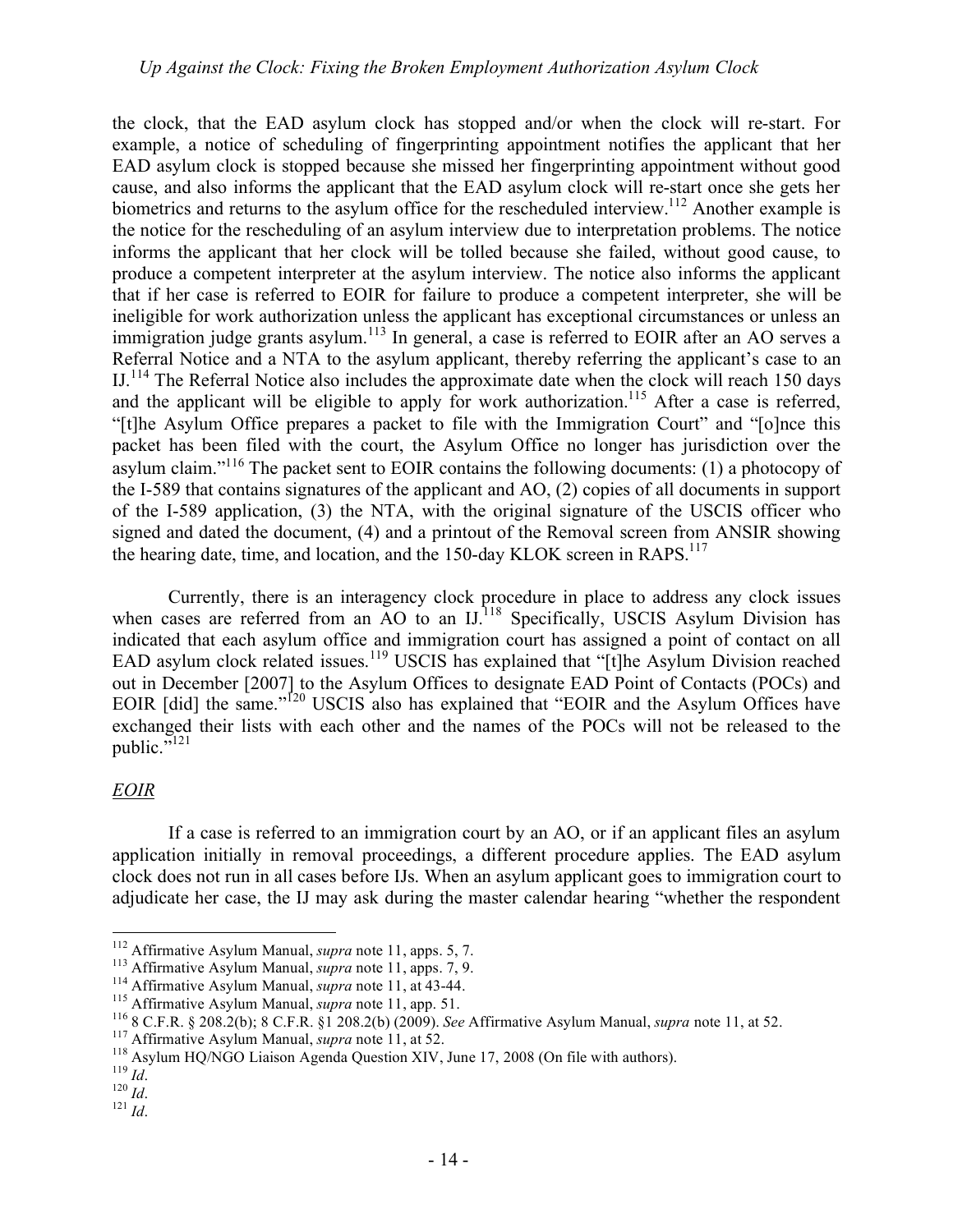wishes for the asylum clock to run."<sup>122</sup> If the applicant answers in the affirmative, then the case is handled "expeditiously," meaning that it is scheduled for completion within 180 days of the filing.<sup>123</sup> If the respondent does not ask for the asylum clock to run, the case is scheduled as any non-asylum case and the EAD asylum clock does not run.<sup>124</sup>

Under the regulations, the EAD asylum clock stops for any delay requested or caused by the applicant.<sup>125</sup> A delay in the adjudication "requested or caused" by the asylum applicant will stop the EAD asylum clock during the time the delay exists. The regulations provide two examples of what constitutes an applicant-caused delay. The regulations state that, "delays caused by failure without good cause to follow the requirements for fingerprint processing" stop the clock.<sup>126</sup> Also, the time between the issuance of a request for evidence under 8 CFR  $\hat{\S}$ 103.2(b)(8) and the receipt of a response to that request is excluded from the time accrued on the EAD asylum clock. $127$ 

Under the regulations, if an asylum applicant fails to receive and acknowledge the receipt of an AO's decision, the EAD asylum clock stops until the applicant appears to receive such decision or "appears before an immigration judge in response to the issuance of a charging document."<sup>128</sup> Applicants who have received EADs and later appeal a denial of asylum may continue to renew their EAD throughout administrative and judicial review.<sup>129</sup> The EAD is renewable "for the continuous period of time necessary for the asylum officer or immigration judge to decide the asylum application and, if necessary, for completion of any administrative or judicial review."<sup>130</sup>

#### **V. Categories of EAD Asylum Clock Problems**

The problems with the government's administration of the EAD asylum clock take many forms and result in an asylum applicant encountering delays in obtaining work authorization or never obtaining it at all. The EAD asylum clock is problematic in multiple jurisdictions and the American Immigration Lawyers Association (AILA) has continuously alerted EOIR of problems related to the clock.<sup>131</sup> In many cases, applicants wait much longer than 150 days to become eligible to apply for an EAD.<sup>132</sup> The most prevalent problems with the EAD asylum clock include: (1) lack of transparency in its management; (2) lack of clarity and comprehensiveness of the government's policy; (3) misinterpretation of the regulations; (4) improper implementation of

 <sup>122</sup> Immigration Court Practice Manual, *supra* note 96, Chapter 4, at 71,

available at http://www.justice.gov/eoir/vll/OCIJPracManual/Chap%204.pdf.<br>
<sup>123</sup> Id.<br>
<sup>124</sup> Id.<br>
<sup>125</sup> 8 C.F.R. § 208.7(a)(2); 8 C.F.R. § 1208.7(a)(2) (2009).<br>
<sup>126</sup> Id.<br>
<sup>127</sup> Id. Under the cited regulation, 8 C.F.R. § 1 with an application or petition.<br> $^{128}$  8 C.F.R. § 208.9(d); 8 C.F.R. § 1208.9(d) (2009).

<sup>&</sup>lt;sup>129</sup> 8 C.F.R. § 208.7(b); 8 C.F.R. § 1208.7(b) (2009).<br><sup>130</sup> *Id.* <sup>131</sup> *See e.g.*, AILA-EOIR Liaison Agenda Oct. 28, 2009, Question 27,

*available at* http://www.justice.gov/eoir/statspub/eoiraila102809.pdf. <sup>132</sup> GORDON ET AL. *supra* note 15, at § 34.02.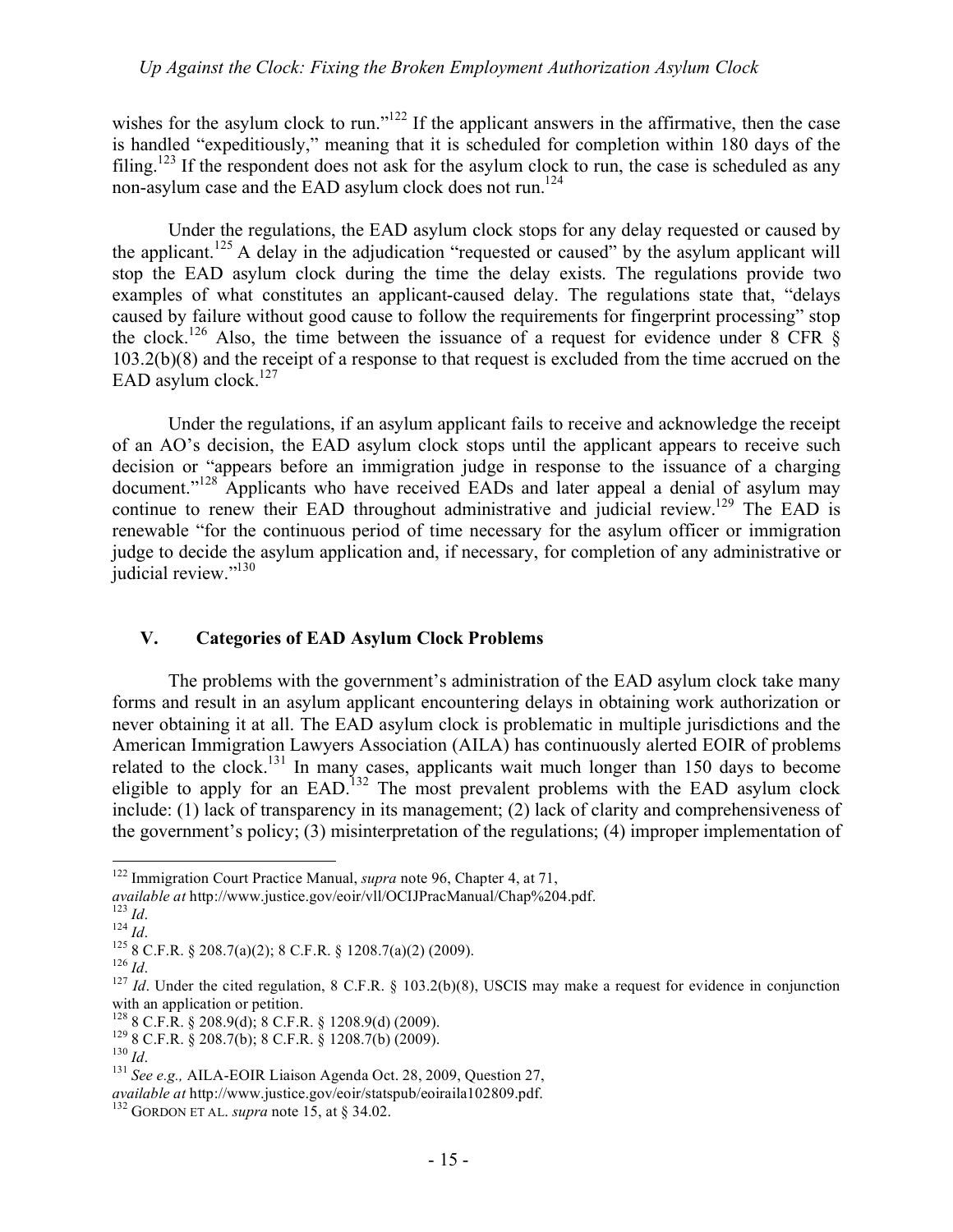the government's policy; and (5) problems associated with EOIR's case completion goals. These categories describe the areas of deficiency in the policy governing the functioning of the EAD asylum clock. Because some of the deficiencies are not mutually exclusive, some repetition in description is unavoidable.

# **A. Lack of Transparency**

There is a general lack of transparency in the government's administration of the EAD asylum clock. IJs often do not inform asylum applicants that their EAD asylum clock is running, or that the IJ has stopped the clock. EOIR does not require IJs to make findings on the record when the IJ stops the clock.<sup>133</sup> As a result, the decision to stop the EAD asylum clock is made off the record and usually without notice to the applicant. Documentation from the Immigration Council and practitioner interviews reveal that applicants frequently learn that the EAD asylum clock has been stopped only when USCIS rejects their application for work authorization.<sup>134</sup> The result is that applicants cannot obtain EADs after the 180-day waiting period and may never obtain an EAD before the final adjudication of their asylum application.<sup>13</sup>

AILA has asked IJs to make the determination to stop the EAD asylum clock on the record.136 In response, EOIR has suggested that attorneys check the status of the EAD asylum clock by calling EOIR's ASQ System.<sup>137</sup> As explained above, ASQ provides information about the status of cases, as well as the number of days accrued on the EAD asylum clock.<sup>138</sup> Even with the ASQ system in place, it is evident that a problem still exists. The ASQ system is supposed to be updated every 24 hours,<sup>139</sup> however at least one practitioner has commented that the ASQ system is not always up to date.<sup>140</sup> In some instances, it takes weeks for the applicant's status to be updated in the ASO system.<sup>141</sup> Also, for attorneys who receive a case with a stopped clock, the ASQ system is not useful because it only provides the tally, but no information about when and why the EAD asylum clock stopped running. Therefore, the ASQ system also lacks transparency.

One attorney has commented that it can take several hours, even when looking through their own client's file, to determine when the IJ may have stopped the EAD asylum clock.<sup>142</sup> Attorneys who receive a case with a stopped EAD asylum clock may have no client file with attorney notes to scour to find the date on which the IJ may have stopped the clock.

<sup>&</sup>lt;sup>133</sup> AILA-EOIR Liaison Agenda Mar. 7, 2002, Question 2,

available at http://www.justice.gov/eoir/statspub/eoiraila0203.htm.<br><sup>134</sup> AILF Practice Advisory, *supra* note 10, at 2.<br><sup>135</sup> Interview with Attorney B in N.Y., N.Y. (Sept. 21, 2009); Interview with Attorney A in Balt., M 2008) (On file with authors).

<sup>&</sup>lt;sup>136</sup> AILA-EOIR Liaison Agenda Mar. 7, 2002, *supra* note 133, Question 2.<br><sup>137</sup> AILA-EOIR Liaison Agenda Mar. 16, 2005, Question 4,

*available at http://www.justice.gov/eoir/statspub/eoiraila031605.pdf.*<br><sup>138</sup> Immigration Court Practice Manual, *supra* note 96, at 13.<br><sup>139</sup> AILA-EOIR Liaison Agenda Mar. 16, 2005, *supra* note 137, at Question 4.<br><sup>140</sup>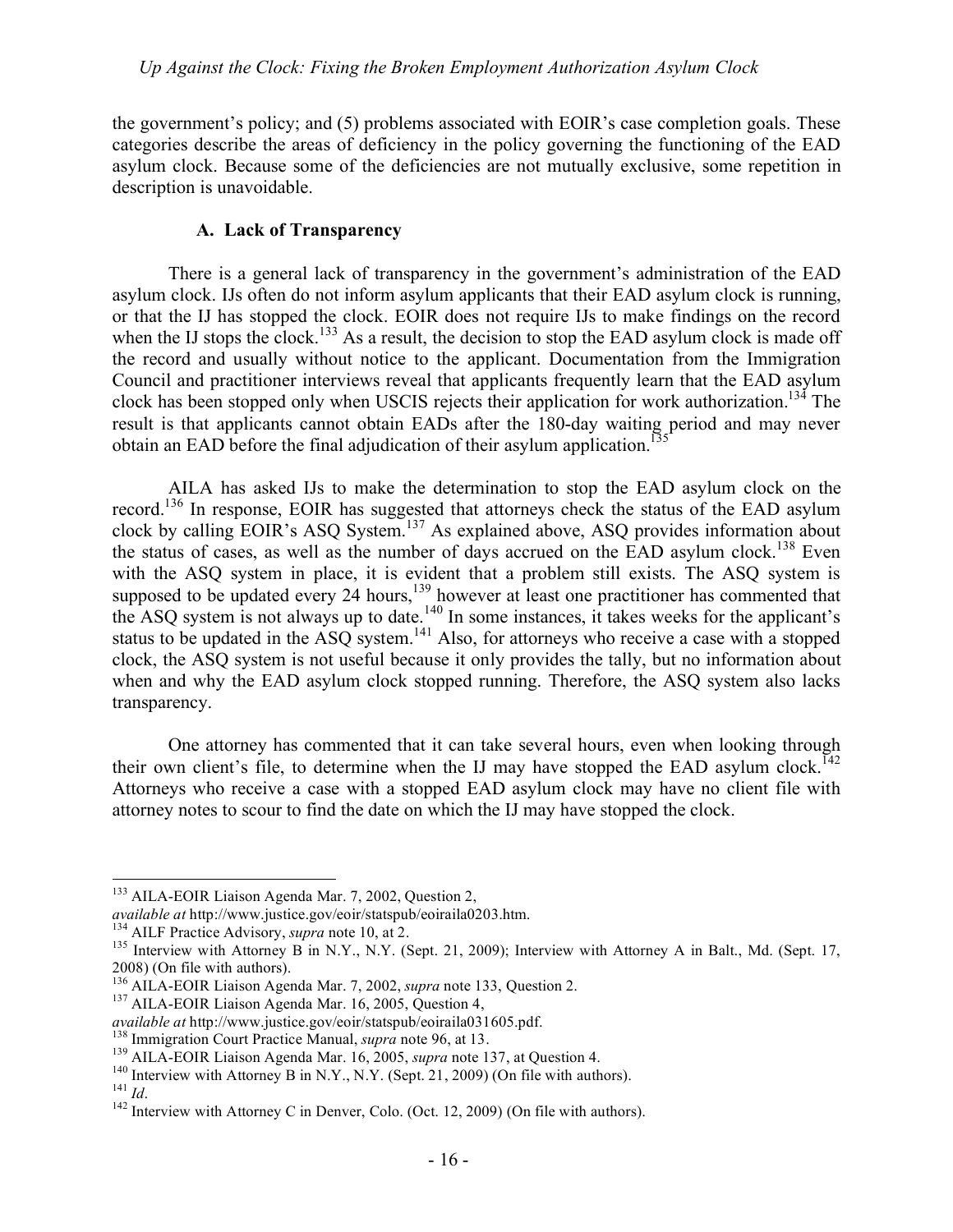Another problem that results when IJs do not put their determinations to stop the clock on the record is that applicants are not alerted to the possibility of data input error by court staff.<sup>143</sup> Unless and until the applicant discovers the error, she cannot contact the court administrator to investigate the reason for stopping the EAD asylum clock.<sup>144</sup> The time involved for the applicant or an attorney to discover the problem, and for the court administrator to respond, further delays the applicant's eligibility for work authorization. Moreover, clerical errors stopping the EAD asylum clock are a serious problem in EOIR.<sup>145</sup> According to the government's own estimates "errors in clocking are due to coding mistakes and the . . . error rate is 60/40, i.e. [the government is] wrong 40% of the time."146

Finally, the process for contacting and communicating with POCs at an AO or an immigration court is unclear and does not appear to be working, as problems and inter-agency clock issues persist. Specifically, pro-bono attorneys have reported that they have contacted the EAD asylum clock POC in both venues several times, and have never received acknowledgment of their inquiry, nor a response to their request.<sup>147</sup>

#### **B. Lack of Clarity**

There is a lack of clarity in the government's administration of the EAD asylum clock. For example, in some immigration courts it is not clear who controls this clock. Attorneys have asked on the record to have the clock re-started after an improper stoppage, only to have the IJ say she had no authority over the EAD asylum clock and that the attorney should speak to the court administrator.<sup>148</sup> In turn, court administrators have refused to correct EAD asylum clock information that was entered incorrectly, stating that it is "impossible" to re-start or correct the EAD asylum clock.<sup>149</sup> The problem sometimes has persisted even after the IJ issued an order on the record that the clock be re-started.<sup>150</sup> Reports from other courts vary. One practitioner reported: "The court administrator at the New York City immigration court accepts emails from attorneys regarding asylum clock issues and cooperates in fixing clock problems."151 The disparate procedures at different jurisdictions for re-starting the EAD asylum clock illustrate the lack of clarity in EOIR's administration of the EAD asylum clock. If there were clear standards and procedures for the administration of the EAD asylum clock, immigration courts would not differ so greatly in how they administer it.

It also is not clear how to re-start the EAD asylum clock. The regulations would require that once an EAD asylum clock is stopped, it is re-started when the applicant is no longer

<sup>&</sup>lt;sup>143</sup> AILF Practice Advisory, *supra* note 10, at 14.<br><sup>144</sup> AILA-EOIR Liaison Agenda Oct. 17, 2005, Question 3,<br>*available at* http://www.justice.gov/eoir/statspub/eoiraila101705.pdf.

<sup>&</sup>lt;sup>145</sup> Minutes from EOIR Quarterly Meeting, Jan. 16, 2009 (On file with authors).<br><sup>146</sup> *Id.*<br><sup>147</sup> Asylum HQ/NGO Liaison Agenda Question VIII, Dec. 9, 2008 (On file with authors).<br><sup>148</sup> Interview with Attorney D in Chi., this problem in the Baltimore, MD. and Arlington, VA. immigration courts.  $^{150}$  *IA* 

<sup>&</sup>lt;sup>151</sup> *Id. See* Interview with Attorney B in N.Y., N.Y. (Sept. 21, 2009) (On file with authors).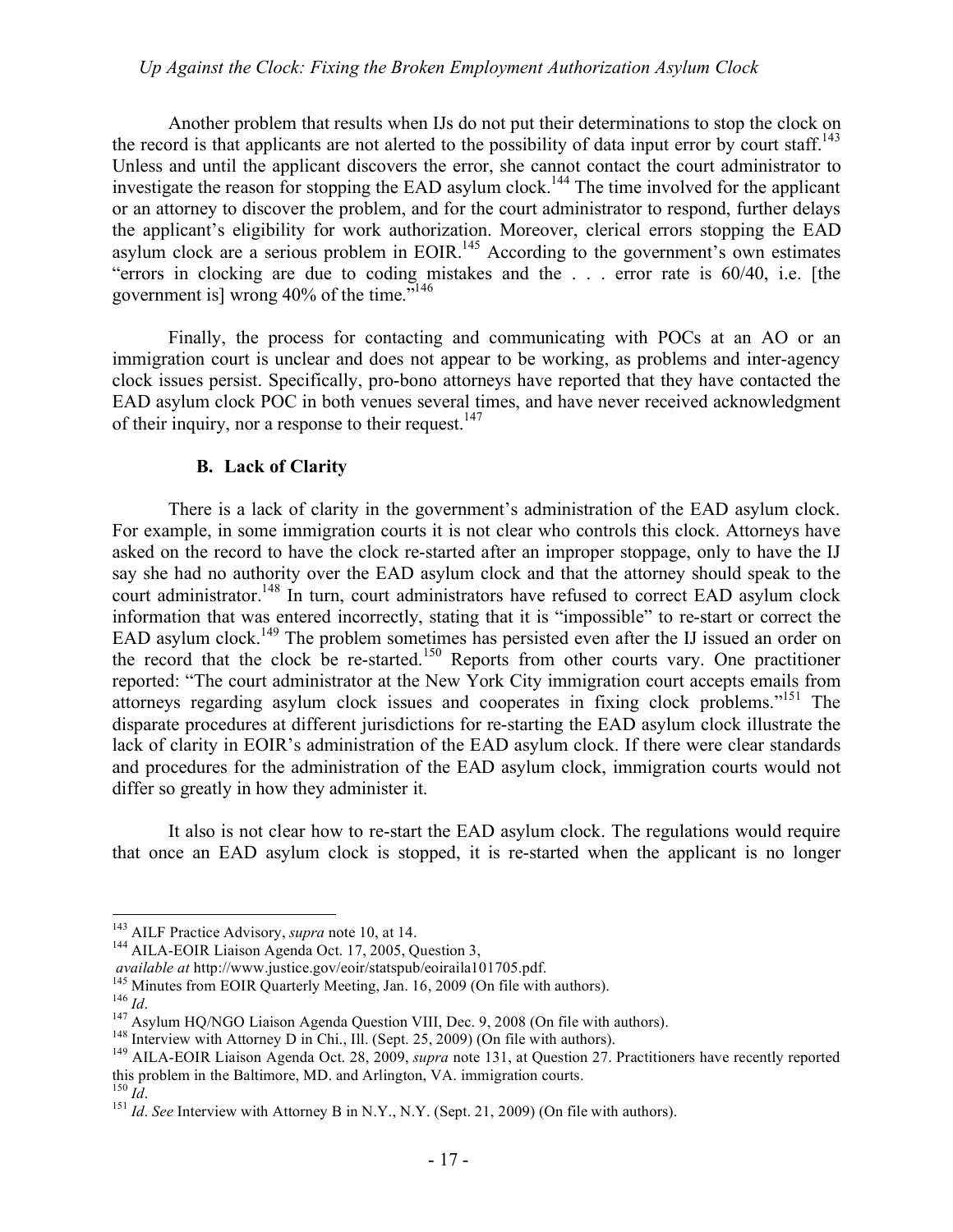responsible for the delay.<sup>152</sup> But in practice, the EAD asylum clock often remains improperly stopped.<sup>153</sup> The problem stems directly from the lack of clarity about when and how to re-start the clock. Although OPPM 05-07's adjournment codes detail a long list of delays that cause the EAD asylum clock to stop, they do not similarly direct IJs or immigration court staff to re-start the clock or even when re-starting the clock is appropriate. Even when practitioners follow EOIR's instructions about how to re-start or correct the EAD asylum clock, issues are not successfully resolved.<sup>154</sup> Some court administrators and immigration judges alike tell respondents that they have no power over the issue.<sup>155</sup>

There is also a lack of clarity resulting from the transfer of control over the EAD asylum clock from USCIS to EOIR. A practitioner reported that some AOs always will stop the EAD asylum clock when referring cases to an IJ.<sup>156</sup> However, the EAD asylum clock should not stop if a case is referred to EOIR because referral, on its own, is not a delay requested or caused by the applicant.<sup>157</sup> Nevertheless, there is a lack of clarity in what to do when the clock is stopped by USCIS and a case is referred to EOIR. These issues have persisted even after USCIS and EOIR's attempt to resolve interagency issues by exchanging their lists of EAD clock POCs, as explained above in the Government's Stated Procedures Section.<sup>158</sup>

# **C. Interpretation Problems**

Interpretation problems occur because immigration courts and IJs have wide discretion to define "delay requested or caused by the applicant."159 Different IJs will rule differently on what a delay is in order to determine whether to stop the EAD asylum clock. The regulations provide two examples of an applicant-caused delay. The two examples are: (1) "failure without good cause to follow the requirements for fingerprint processing;" and (2) "the time between issuance of a request for evidence  $\dots$  and the receipt of the applicant's response to such request."<sup>160</sup> These two situations, particularly the first one, indicate the kinds of delays that should stop the EAD asylum clock. The "good cause" language in the first example and the fact that the regulation was promulgated with the intention to prevent abuse of the asylum system, means that USCIS and EOIR should determine whether there is good cause for an applicant-caused delay before stopping the EAD asylum clock.

Further, IJs stop the EAD asylum clock based on an overly broad interpretation of the regulations. For example, IJs stop the clock after adjourning a case in order "to allow alien [sic] time to complete the required paperwork for a biometrics check or an overseas investigation.<sup>"161</sup>

<sup>&</sup>lt;sup>152</sup> 8 C.F.R. § 208.7(a)(2); 8 C.F.R. § 1208.7(a)(2) (2009).<br><sup>153</sup> Interview with Attorney A in Balt., Md. (Sept. 17, 2009) (On file with authors); Interview with Attorney B in N.Y., N.Y. (Sept. 21, 2009) (On file with authors).<br><sup>154</sup> AILA-EOIR Liaison Agenda October 17, 2005, *supra* note 144, at Question 3.

<sup>&</sup>lt;sup>156</sup> Interview with Attorney F in L.A., Cal. (Oct. 2, 2009) (On file with authors).<br><sup>157</sup> Affirmative Asylum Manual, *supra* note 11, at 1.<br><sup>157</sup> Beneficient with Attorney A in Balt., Md. (Sept 17, 2009) (on file with au fail to appear to receive and acknowledge receipt of a decision from the AO. 161 OPPM 05-07, *supra* note 85.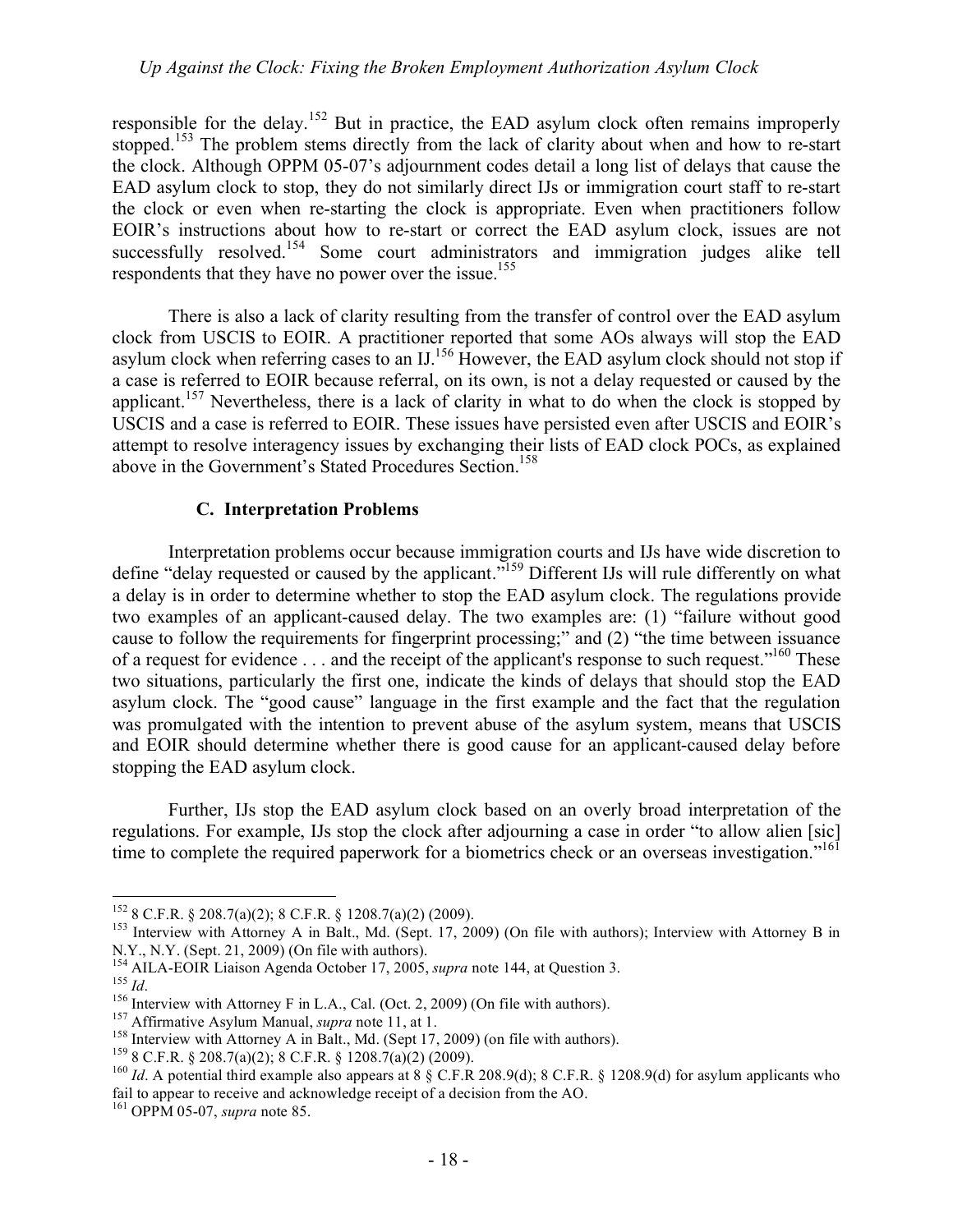Similarly, an asylum applicant is allowed to amend or supplement the application, but the clock will stop because IJs consider this to be a delay requested or caused by the applicant.<sup>162</sup> For example, IJs stop the asylum clock if the applicant asks for more time to gather additional evidence by entering "Code 21."<sup>163</sup> None of these adjournment codes take into account the facts surrounding the delays, or whether there is good cause for the delays.

One of the most persistent interpretation problems occurs when IJs stop the EAD asylum clock when respondents decline to take the next "open date" on the court's calendar for the merits hearing, offered during the Master Calendar (MC) hearing.<sup>164</sup> In practice, declining an offer of the next "open date" will stop the EAD asylum clock at least until the next hearing. Although attorneys often reject the offered hearing date because the offered date is less than a month after the MC hearing (an extremely short time frame for preparing a case), EOIR does not always schedule the next hearing for a reasonably prompt date mutually agreed upon by the parties. Rather, EOIR will sometimes postpone the merits hearing for many months, sometimes up to a year, after the MC hearing.<sup>165</sup> The same problem occurs when an applicant's attorney rejects the first open date for a hearing because of a time conflict.<sup>166</sup> During this waiting period, the clock is stopped and the applicant cannot obtain an  $EAD$ <sup>167</sup>

In theory, the IJ's reasoning for stopping the EAD asylum clock is that rejection of the proposed hearing date is an "alien caused delay." Often times, attorneys reject the next hearing date for good cause and for legitimate reasons. In these cases, attorneys' clients are penalized by the IJ because, according to EOIR, an attorney acts on behalf of the noncitizen and any delays caused by an attorney conflict should be considered alien-caused delays.<sup>168</sup> Again, EOIR does not always determine whether the applicant has good cause for these delays before ruling that the delay will stop the EAD asylum clock.

Further, pro bono attorneys or law school immigration clinics often must reject the first offered hearing dates because of their own scheduling challenges. EOIR guidance states, "judges should be cognizant of the unique scheduling needs of law school clinics operating on an academic calendar and pro bono programs which require sufficient time to recruit and train representatives."169 Recognizing this, the OPPM states "clinics and pro bono entities often face special staffing and preparation constraints, [therefore] judges should be flexible and are encouraged to accommodate appropriate requests for a continuance or to advance a hearing date."170 Despite this recognized need to continue a hearing, IJs' interpretation of the OPPM

<sup>&</sup>lt;sup>162</sup> 8 C.F.R. § 208.4(c); 8 C.F.R. § 1208.4(c) (2009). *See* OPPM 05-07, *supra* note 85.<br><sup>163</sup> *See* OPPM 05-07, *supra* note 85.<br><sup>164</sup> AILA-EOIR Liaison Agenda Mar. 30, 2000, at Question 11,<br>*available at* http://www.ju

<sup>&</sup>lt;sup>165</sup> Attorney A from Balt., Md. (Sept. 17, 2009) (On file with authors).<br><sup>166</sup> AILA-EOIR Liaison Agenda Mar. 30, 2000, *supra* note 164, at Question 11.<br><sup>167</sup> Further, as described below in the section discussing impleme clock permanently by considering rejection of the first available hearing date to be the applicant's waiver of EAD

eligibility.<br><sup>168</sup> AILA-EOIR Liaison Agenda Mar. 30, 2000, *supra* note 164, at Question 11.

<sup>&</sup>lt;sup>169</sup> OPPM 08-01, Guidelines for Facilitating Pro Bono Legal Services Mar. 10, 2008, page 4, *available at* http://www.justice.gov/eoir/efoia/ocij/oppm08/08-01.pdf [hereinafter OPPM 08-01]. <sup>170</sup> *Id*.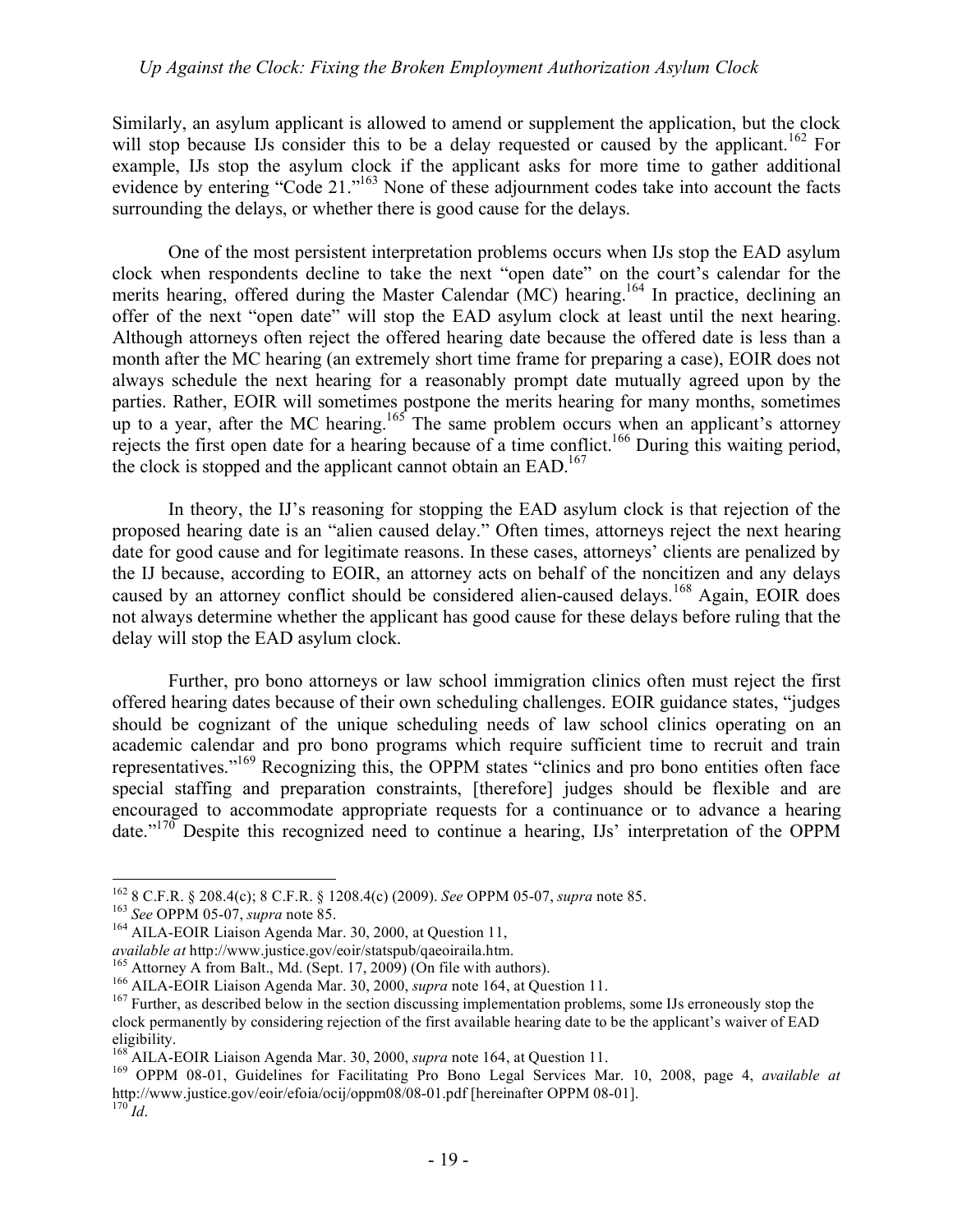adjournment codes for rejecting the first available hearing date could cause the EAD asylum clock to stop.171

Some IJs interpret the regulations to stop the EAD asylum clock whenever a delay *benefits* the applicant, even if the government sought the continuance<sup>172</sup> This clearly is an erroneous interpretation of the regulatory language. Other courts, however, rarely stop the clock when the government asks for a delay.<sup>173</sup> Thus, an overly broad interpretation of the regulatory language leads to inconsistent applications of the regulations across immigration courts and among individual IJs.

EOIR's misinterpretation of the regulations also keeps the EAD asylum clock stopped even after an applicant's successful appeal. When a case is remanded to the immigration court from the BIA or federal court, the IJ will not re-start the clock or restore any time accrued while the case was on appeal. EOIR's interpretation is that the original denial makes the applicant ineligible for work authorization.<sup>174</sup> BIA precedent does not support this position.<sup>175</sup> Once on remand, the original denial is vacated, the case goes back to the trial level as if no denial was ever issued, and the respondent is restored to the same position she was in before the denial.<sup>176</sup> As the effect of a remand is that there is no longer an order denying asylum, barring applicants from getting back "on the clock" or applying for work authorization is a misinterpretation of the regulations.

The EAD asylum regulations were not intended to punish applicants who participate in the proper adjudication of their asylum claims. It is conceivable that an applicant with a frivolous asylum claim could seek delays to slow down the asylum process so he could obtain work authorization, but current EOIR interpretations punish legitimate asylum applicants.

Interpretation problems also occur at the USCIS level after claims are heard by AOs, for example, where the asylum officer stops the EAD asylum clock before referring the case to the IJ.<sup>177</sup> Here, USCIS, like EOIR, does not properly apply the good cause standard for determining when a delay stops the EAD asylum clock.<sup>178</sup> USCIS uses the good cause standard when deciding whether to toll the clock when the applicant causes a delay by failing to bring a competent interpreter to an interview; or when the applicant causes a delay by failing to appear at a scheduled biometrics appointment.<sup>179</sup> However, USCIS does not adopt the good cause standard when it stops the EAD asylum clock because the applicant did not provide sufficient evidence to

<sup>&</sup>lt;sup>171</sup> See OPPM 05-07, *supra* note 85.<br><sup>172</sup> Interview with Attorney A in Balt., Md. (Sept. 17, 2009) (On file with authors).<br><sup>173</sup> Interview with Attorney B in N.Y., N.Y. (Sept. 21, 2009) (On file with authors).<br><sup>174</sup> AI (Sept. 25, 2009) (On file with authors).

<sup>175</sup> *Cf. Matter of Lok*, 18 I&N Dec. 101 (BIA 1981); *Rivera v. INS*, 810 F.2d 540 (5th Circ. 1987); *Matter of Yeung*, 21 I&N Dec. 610 (BIA 1996); *Katsis v. INS*, 997 F.2d 1067 (3d Cir. 1993).<br><sup>176</sup> Cf. id.<br><sup>177</sup> Interview with Attorney F in L.A., Cal. (Oct. 2, 2009) (On file with authors).<br><sup>178</sup> Affirmative Asylum Manual, *supra* note 1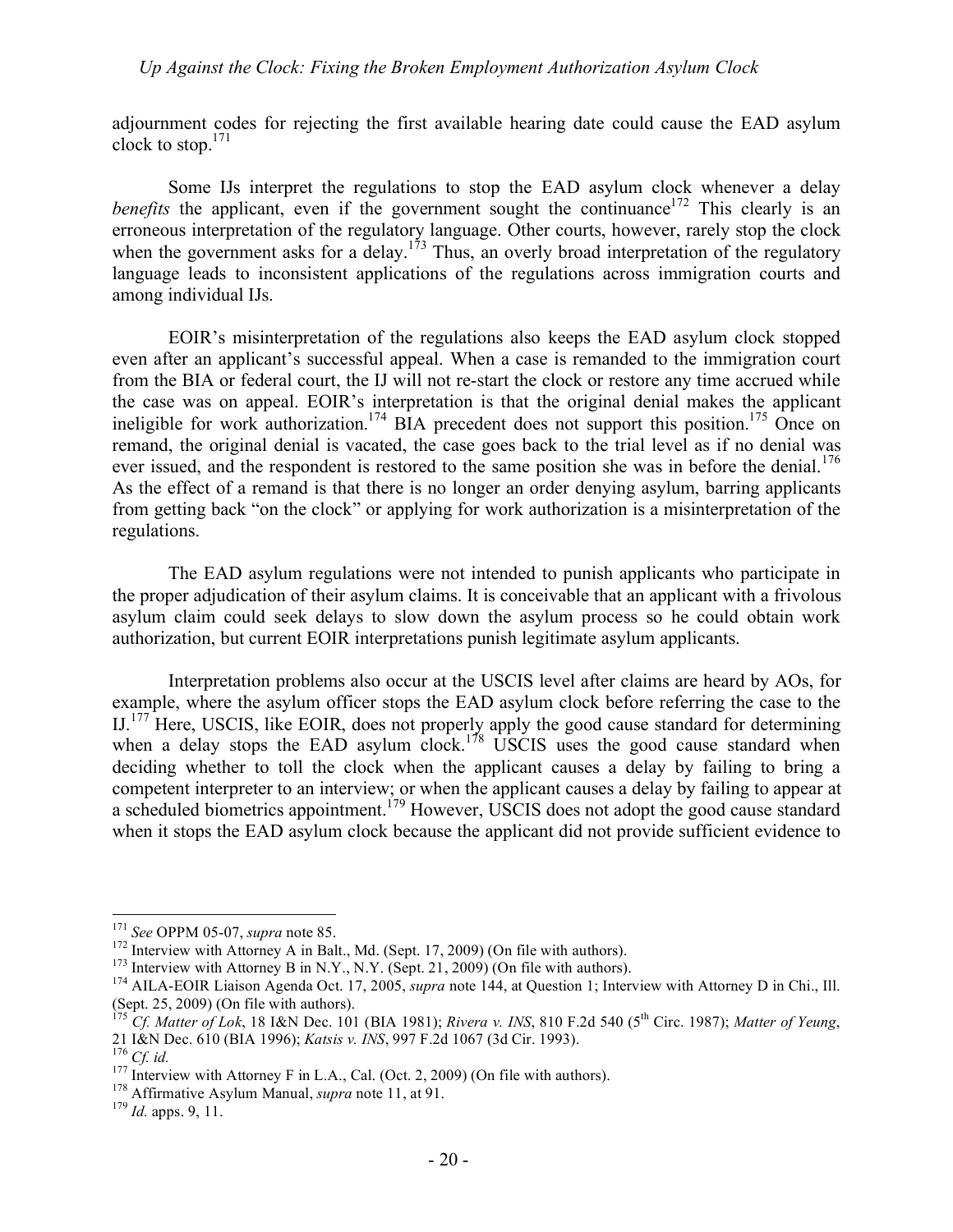establish residence.<sup>180</sup> USCIS's failure to apply the good cause standard for all delays requested or caused by an applicant violates the text and the spirit of the regulations.

## **D. Implementation Problems**

Implementation problems are those created when the government stops the EAD asylum clock contrary to its own policy. A common example occurs when testimony at the asylum hearing could not be completed in the allotted time.<sup>181</sup> Even if the applicant has not purposefully delayed the hearing, but simply taken more than the scheduled time, the IJ may still stop the clock.<sup>182</sup> In liaison meetings between AILA and EOIR, EOIR has conceded that the clock should not be stopped when testimony does not fit within an allotted time, "unless the reason why the hearing was protracted was due to the alien's actions."<sup>183</sup> However, some IJs still improperly stop the clock, finding that the respondent was the cause for the delay.<sup>184</sup>

IJs also improperly implement the EAD asylum clock when they permanently stop the clock. The regulations indicate two situations when an EAD can be denied. These include: (1) when an applicant fails to appear at a scheduled hearing without exceptional circumstances; and (2) when the IJ denies the applicant's asylum claim.<sup>185</sup> The regulations do not authorize permanent clock stoppage in either of these situations.

IJs also improperly implement the EAD asylum clock, causing permanent stoppages in several other situations. Some IJs consider the rejection of the first available hearing date to be the applicant's waiver of EAD eligibility, authorizing the IJ to stop the clock permanently.<sup>186</sup> An attorney who described this problem referred to it as "two tracks" for asylum claims.<sup>187</sup> Applicants are on the "fast track" if they accept the first available hearing date and they remain eligible for work authorization. However, if they reject the first available hearing, they are placed on the "regular track," their clock is permanently stopped, and they cannot obtain an EAD.<sup>188</sup> IJs do not always explain these consequences and implications.<sup>189</sup>

Further, some immigration courts stop the EAD asylum clock when there is a change of venue,<sup>190</sup> or a change of the IJ assigned to the case.<sup>191</sup> Finally, some courts refuse to re-start the EAD asylum clock after it has been stopped. In these cases, a minor delay may constitute complete waiver of eligibility for an EAD.<sup>192</sup> For example, some attorneys report encountering

<sup>&</sup>lt;sup>180</sup> Affirmative Asylum Manual, *supra* note 11, apps. 38, 47.<br><sup>181</sup> AILA-EOIR Liaison Agenda Mar. 27, 2003, Question 8,

*available at http://www.justice.gov/eoir/statspub/eoiraila0303.pdf.*<br>
<sup>182</sup> *Id.*<br>
<sup>183</sup> *Id.*<br>
<sup>184</sup> *Id.*<br>
<sup>184</sup> *Id.*<br>
<sup>184</sup> *Id.*<br>
<sup>184</sup> *Id.*<br>
<sup>184</sup> *Id.*<br>
<sup>185</sup> 8 C.F.R. § 208.7(a)(1); 8 C.F.R. § 1208.7(a)(1) (2009

hearing date.<br><sup>187</sup> Interview with Attorney A in Balt., Md. (Sept 17, 2009) (On file with authors).

<sup>&</sup>lt;sup>189</sup> *Id.*<br><sup>189</sup> AILA-EOIR Liaison Agenda Mar. 30, 2000 *supra* note 164, at Question 11.<br><sup>190</sup> Interview with Attorney E in Seattle, Wash. (Sept. 17, 2009) (On file with authors).<br><sup>191</sup> *Id.*<br><sup>192</sup> *Id.*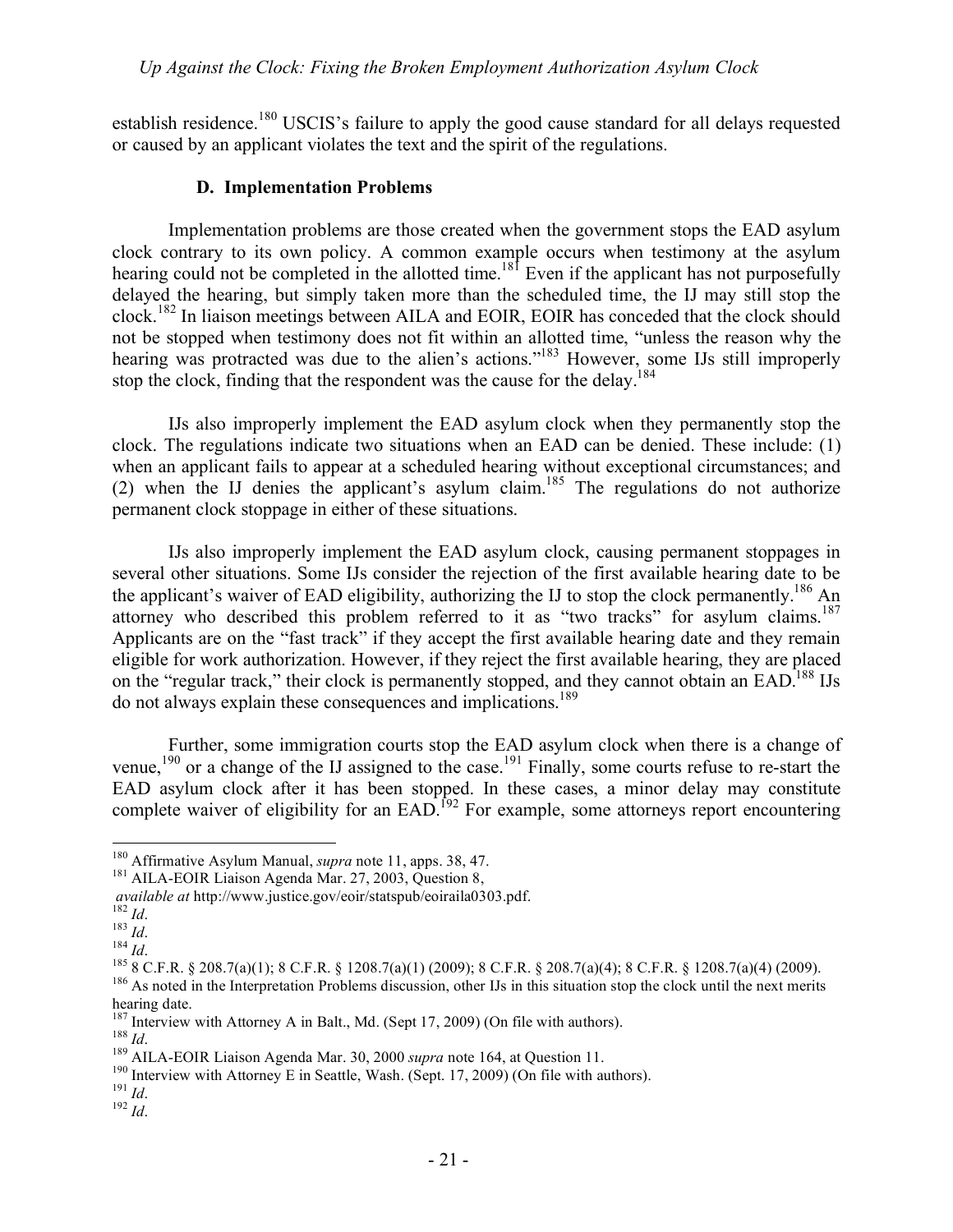uncooperative court administrators and IJs who refuse to hear persuasive arguments for restarting the EAD asylum clock or refusing to correct clock stoppages caused by clerical errors.<sup>193</sup>

Stopping the clock in each of these situations is contrary to EOIR guidance, but applicants have little recourse to remedy the clock problem once it has occurred. EOIR has set out a loose framework for resolving clock problems in its liaison efforts with AILA. It has stated that attorneys should first contact the court administrator in order to fix a problem with the EAD asylum clock.<sup>194</sup> In a liaison meeting, EOIR has explained further:

[I]f a party believes there is a problem with the asylum clock in an individual case and that case is pending before an Immigration Judge, the first step is to try to resolve the issue locally. If the concern arises during a hearing, it should be addressed to the IJ and if the concern arises after a hearing, it should be addressed to the court administrator. If necessary, the question may also be raised with the Assistant Chief Immigration Judge having jurisdiction over the particular court.<sup>195</sup>

Although this procedure for fixing the EAD asylum clock is theoretically in place, practitioners continue to report clock problems and are not able to easily resolve them through EOIR's recommended channels.

#### **E. Case Completion Goals**

The Office of the Chief Immigration Judge (OCIJ) is responsible for managing the 53 immigration courts located throughout the United States where over 200 immigration judges adjudicate immigration cases.196 These immigration courts "are faced with the challenge of adjudicating their caseload (all cases awaiting adjudication) in a timely manner, while at the same time ensuring that the rights of the immigrants appearing before them are protected." $197$  IJs are overwhelmed by their dockets and find it challenging to meet the 180-day deadline.<sup>198</sup>

EOIR evaluates the performance of the immigration courts based on the courts' success in meeting case completion goals.<sup>199</sup> Case completion goals set deadlines for the timely adjudication of immigration cases.<sup>200</sup> In order to ensure that the immigration courts adjudicate

<sup>&</sup>lt;sup>193</sup> Interview with Attorney C in Denver, Colo. (Oct. 12, 2009) (On file with authors); Interview with Attorney D in Chi., Ill. (Sept. 25, 2009) (On file with authors).

<sup>&</sup>lt;sup>194</sup> AILA-EOIR Liaison Agenda Oct. 17, 2005, *supra* note 144, at Question 3.<br><sup>195</sup> AILA-EOIR Liaison Agenda Oct. 28, 2009 *supra* note 131, at Question 28.<br><sup>196</sup> See U.S. Government Accountability Office, Report to the C Executive Office for Immigration Review: Caseload Performance Reporting Needs Improvement 2 (August 2006), *available at* http://www.gao.gov/cgi-bin/getrpt?GAO-06-771 [hereinafter GAO EOIR Study]. More recent data from EOIR states that OCIJ has more than 230 immigration judges in more than 55 immigration courts nationwide. See Dep't of Justice, Executive Office for Immigration Review, Fact Sheet: EOIR at a Glance (Dec. 14, 2009), *available at* http://www.justice.gov/eoir/press/09/EOIRataGlance121409.pdf.

<sup>&</sup>lt;sup>197</sup> See id. at 2.<br><sup>198</sup> See Julia Preston. *Immigration Judges Found Under Strain*, N.Y. TIMES, July 10, 2009, at A11. See also Letter from Tony G. Snow, Acting Director, Executive Office for Immigration Review, to Editors of the N.Y. Times, (July 14, 2009), *available at* http://www.justice.gov/eoir/press/09/SnowToNYTimesEditor071409.pdf. <sup>199</sup> *See* GAO EOIR Study, *supra* note 196, at 20. <sup>200</sup> *See id.* at 20-21.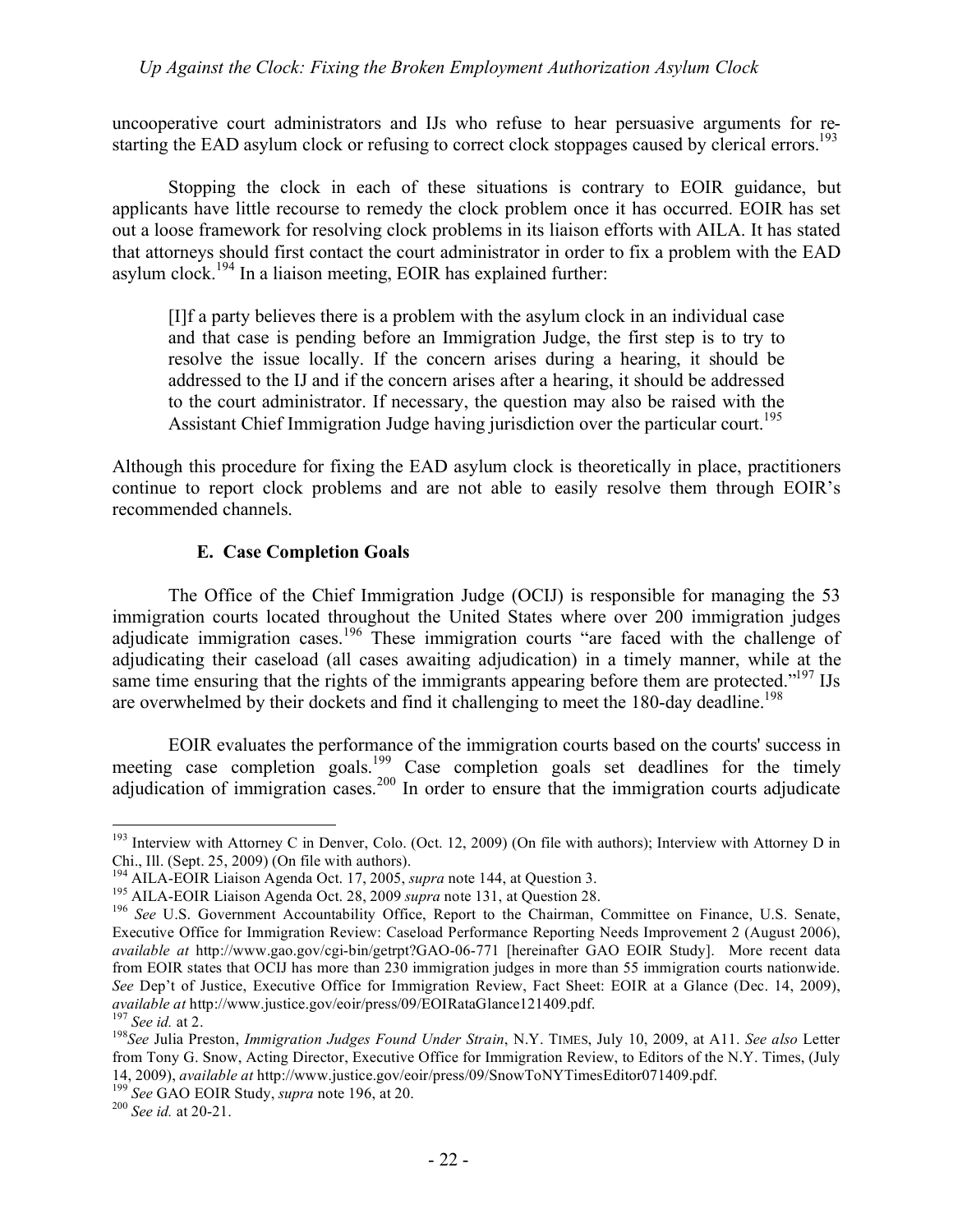cases fairly and in a timely manner, EOIR has established target time frames for each of the OCIJ's 11 case types.<sup>201</sup> Each case type has an associated case completion goal. The case completion goal for both affirmative and defensive asylum cases is  $180 \text{ days}$ .<sup>202</sup> Therefore, asylum cases under EOIR policy and the statute have to be adjudicated within 180 days.<sup>203</sup>

EOIR holds IJs accountable for the length of time an asylum application is pending on their dockets.<sup>204</sup> Given this system of accountability, IJs reasonably could be primarily or solely concerned with the adjudication deadlines and their case completion goals when stopping and starting the asylum clock (by which, almost invariably, they mean both the asylum adjudication and EAD asylum clocks). Those case completion goals may be unrealistic. By stopping the clock, IJs may believe they are better able to comply with case completion goals. In these situations IJs appear to believe they are forced to choose between meeting case completion goals and allowing the applicant's EAD clock to run. The potential consequence of case completion goal pressure is the frequent and improper stopping of the EAD clock.

#### **VI. Proposed Solutions**

#### **A. Brief overview**

The problems examined in this report stem from a misinterpretation of agency regulations; poor implementation of EOIR guidance; gaps in EOIR guidance that leave IJs and applicants in the dark about how to handle routine EAD asylum clock issues; and a lack of transparency that makes it difficult to resolve EAD asylum clock problems when they arise. The following recommendations are designed to address these problems employing the current regulatory framework.

First, EOIR should implement a new comprehensive policy interpreting the EAD asylum clock. This interpretive policy should be clear, explicit, and in accordance with the regulations in 8 CFR §208.7(a)(2). The policy should distinguish between the asylum adjudication clock and the EAD asylum clock. Second, EOIR should develop a well-defined internal appeals process for EAD asylum clock disputes. This process will allow applicants to resolve disputes over the interpretation of the new substantive policy, and also allow for the efficient resolution of clerical errors. Third, EOIR should provide for the dissemination of the new policy and appeals process. Broadly disseminating the new information will give notice of the policy changes to EOIR staff across the country, and result in consistency across immigration courts. Fourth, EOIR should provide for training of IJs, court administrators, EOIR staff, and the Assistant Chief Immigration Judges (ACIJs) to instruct these parties on implementing the new policy and appeals process. Finally, EOIR should create a task force made up of AOs, non-governmental organizations, private attorneys, and EOIR staff to discuss EAD asylum clock issues and implementation of the

<sup>&</sup>lt;sup>201</sup> *See id.* at 22.<br><sup>202</sup> *See id.* 203 INA § 208(d)(5)(A)(iii), 8 U.S.C. § 1158(d)(5)(A)(iii) (2009). The statute, however, provides an exception for "exceptional circumstances."

<sup>204</sup> *See* GAO EOIR Study, *supra* note 196, at 20.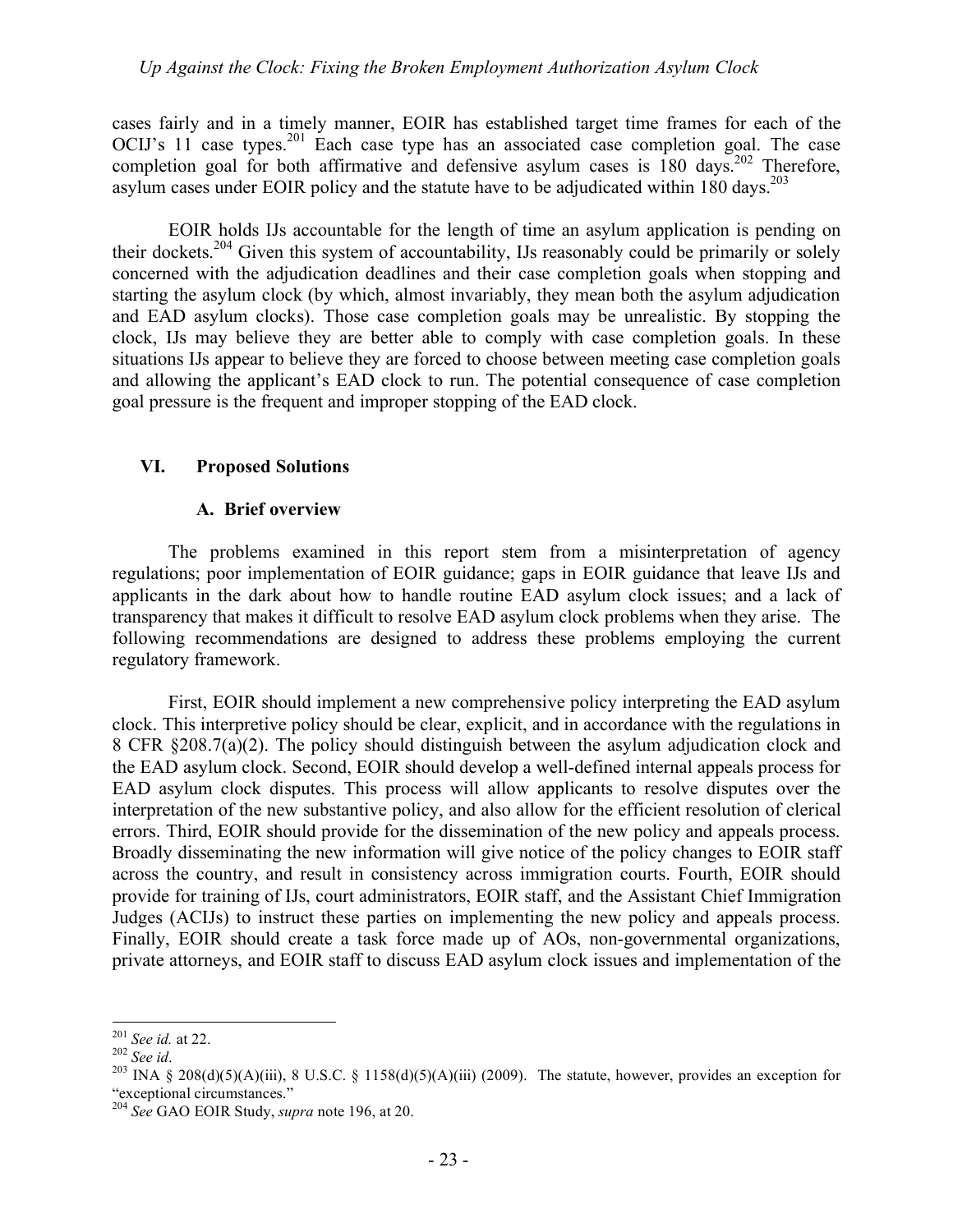policy. The task force will enable these groups to collaborate in the implementation of the new policy and resolve systemic issues as they arise.

USCIS has control over the EAD asylum clock in affirmative asylum claims from the time they are filed until they are referred to immigration court. USCIS should develop ways to properly administer the EAD asylum clock. Specifically, USCIS should develop a system to better inform applicants of an AO's decision to stop the clock and to correct improper clock stoppages. USCIS should instruct AOs and/or USCIS Asylum Supervisory Officers to review the status of the EAD asylum clock before they transfer the case to EOIR to check whether a stopped clock should be re-started. When AOs determine that a stopped EAD asylum clock should remain stopped, they should provide a rationale justifying the continued stoppage, and detail when the delay should end. USCIS and EOIR should improve their communication about the EAD asylum clock. Finally, applicants should receive detailed information about the status and tally of their EAD asylum clock when their case is referred to EOIR.

# **B. Proposed Solutions for EOIR**

# *Develop comprehensive new policy and procedures interpreting and applying the EAD asylum clock*

This report details the pervasive problems stemming from the lack of clear guidance to immigration courts on how to interpret and apply the EAD asylum clock. EOIR must adopt a new, clear, and explicit policy. This policy will benefit both agencies and practitioners. The new policy must do five things: (1) treat the asylum clock as two separate clocks – a two-clock system means that the EAD asylum clock and adjudication clock should operate independently and sometimes stop at different times and for different reasons; (2) correctly interpret "delay requested or caused by the applicant" in 8 CFR  $\S$  208.7(a)(2) and 8 CFR  $\S$  1208.7(a)(2); (3) require that decisions to stop the EAD asylum clock be made on the record; (4) develop clear guidelines and a new OPPM detailing when it is appropriate to stop and re-start the clock; and (5) create a clear process for internally appealing or contesting an IJ's application of the EAD asylum clock.

# *Treat the asylum clock as two separate clocks*

The asylum adjudication clock and the EAD asylum clock usually have been inappropriately treated as one asylum clock. INA provisions setting forth each of these clocks are statutorily distinct and resemble each other only in that they both have language referring to "180 days."205 The two clocks serve very distinct purposes. The EAD asylum clock is intended to provide a waiting period before asylum applicants can apply for and receive authorization to work in order to reduce fraud, while preserving the privilege of work authorization as asylum applicants wait for the final adjudication of their applications.<sup>206</sup> The asylum adjudication clock, on the other hand, sets a goal for the timely and efficient adjudication of asylum claims.<sup>207</sup> Its primary purposes are: (1) to eliminate or minimize asylum claim backlogs so that asylum seekers do not wait years for their claims to be resolved; and (2) to maintain an efficient court system.

<sup>&</sup>lt;sup>205</sup> *See*, INA §§ 208(d)(2), 208(d)(5)(a)(iii), 8 U.S.C. §§ 1158(d)(2), 1158(d)(5)(a)(iii).<br><sup>206</sup> INA § 208(d)(2), 8 U.S.C. § 1158(d)(2) (2009).<br><sup>207</sup> INA § 208(d)(5)(A)(iii), 8 U.S.C. § 1158(d)(5)(A)(iii) (2009).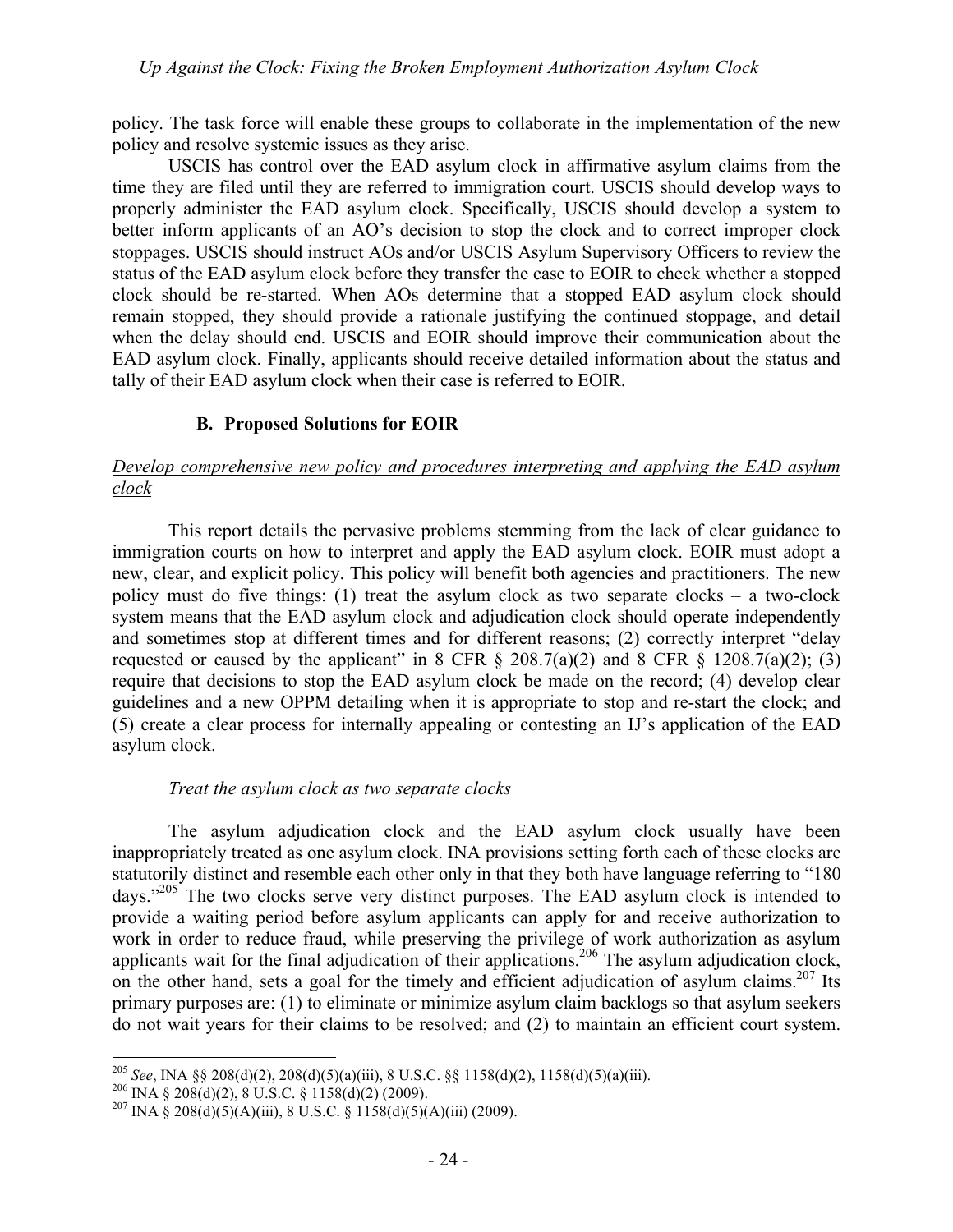Finally, the asylum adjudication clock apparently is the statutory basis for the IJs' case completion goals. These goals set target deadlines for the full adjudication of asylum claims.<sup>208</sup>

EOIR should issue an interpretive policy recognizing the distinction between the two clocks. Effective agency policy would help prevent IJs from stopping both clocks when they should only stop the asylum adjudication clock, or vice versa.<sup>209</sup> The policy also must acknowledge the importance of stopping the EAD asylum clock only when there is a delay truly "requested or caused by the applicant" without good cause, and include a presumption that the EAD asylum clock will run unless there has been such a delay. $^{210}$ 

#### *Correctly interpret "delay requested or caused by the applicant"*

EOIR's new policy statement should also interpret "delay requested or caused by the applicant" as it relates to the EAD asylum clock.<sup>211</sup> The policy should be consistent with legislative intent and the governing regulations. For example, the regulatory language illustrates the type of delays EOIR envisions would stop the clock: "delays caused by failure without good cause to follow the requirements for fingerprint processing."212 The qualification "without good cause" suggests that not every delay requested by the applicant should stop the EAD asylum clock. Since the regulation was originally promulgated to reduce fraud and abuse of the asylum process, $^{213}$  the language should be interpreted in a way that furthers this intent. EOIR policy should recognize that an overly broad interpretation of the regulations unduly burdens the asylum seeker beyond the original intent of the regulations. The new EOIR policy on this issue should also expressly prohibit certain broad interpretations of the language and include a nonexhaustive list of common misinterpretations. An example of a misinterpretation is stopping the clock whenever there is any delay that benefits the applicant.

#### *Require that decisions to stop the EAD asylum clock be made on the record*

One of the central complaints of applicants and attorneys who deal with the EAD asylum clock is that current EOIR policy does not require that IJs make their decisions to stop the clock on the record.<sup>214</sup> Although EOIR has expressed some resistance to applying this recommendation,<sup>215</sup> it is vital that it be one of the central tenets of the new policy. Currently, when attorneys encounter an unexpectedly stopped EAD asylum clock, it may be very difficult to determine when and why the clock was stopped. If an IJ puts the decision to stop the clock on the record during hearing, and states the adjournment code being applied, an applicant may express opposition to that determination. This exchange could lead to quick resolutions of

<sup>&</sup>lt;sup>208</sup> *Id*. The statute also, however, provides that "exceptional circumstances" would allow deviation from the 180-day requirement.

<sup>&</sup>lt;sup>209</sup><sup>-</sup>Currently, the regulations in 8 C.F.R. § 1208.7(a)(2) allow EOIR to toll the asylum adjudication clock and the EAD asylum clock when there is a "delay requested or caused by the applicant." This report focuses on interpreting this language as it applies to the EAD asylum clock, not the asylum adjudication clock.<br>
<sup>210</sup> 8 C.F.R. § 208.7(a)(2); 8 C.F.R. § 1208.7(a)(2) (2009).<br>
<sup>211</sup> *Id.*<br>
<sup>212</sup> *Id.*<br>
<sup>213</sup> *See supra* Part IV.<br>
<sup>214</sup> AILA-EOIR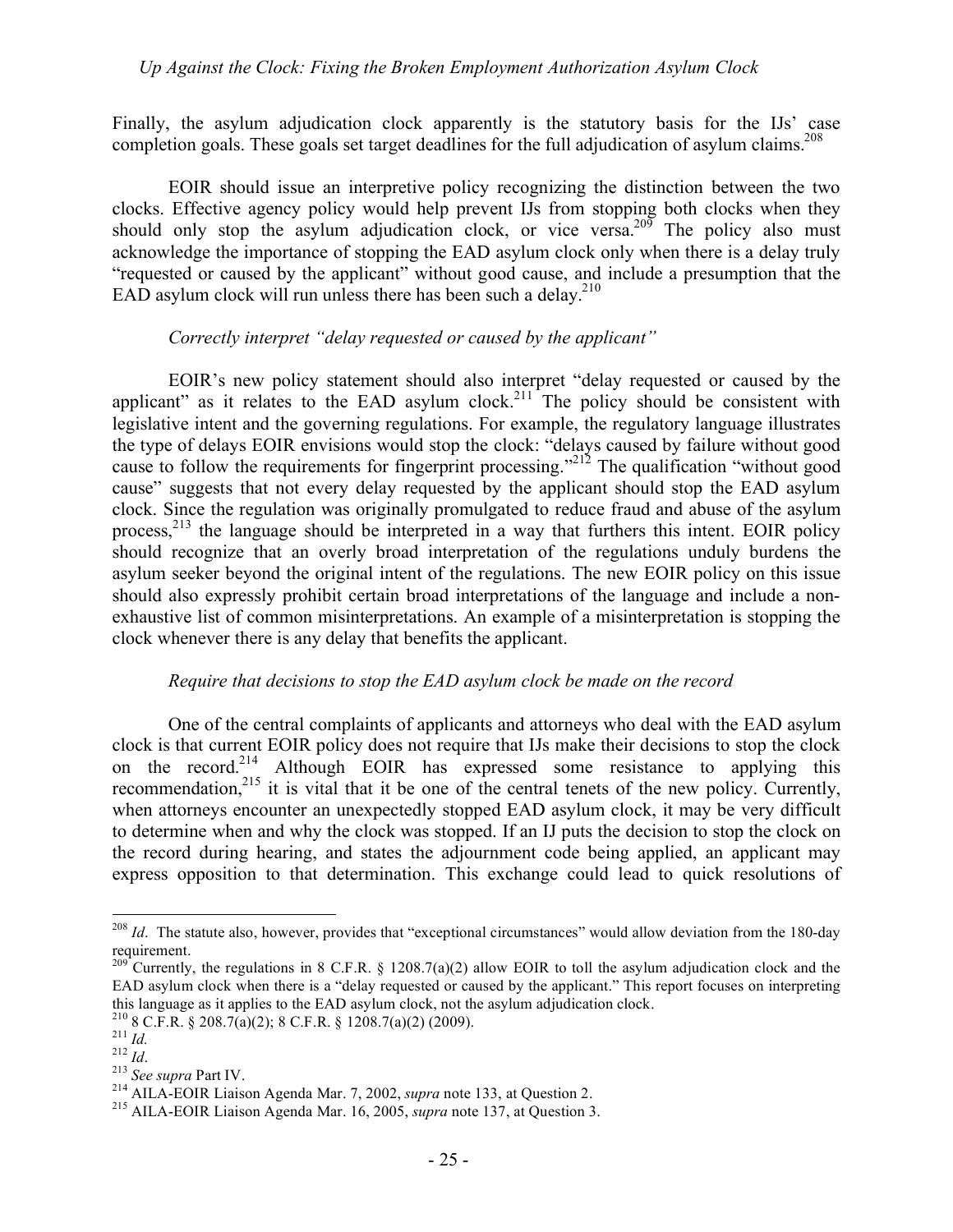disputes between the IJ and the applicant. Even if the IJ and applicant cannot come to a resolution quickly, the applicant would know that the clock was stopped and could take additional action, such as filing a motion to re-start the clock. Requiring that decisions to stop the EAD asylum clock be made on the record also would reduce the number of errors that occur (for example, if an IJ assigns the incorrect adjournment code), because applicants would be able to voice an objection to the mistake. This reform undoubtedly would lead to fewer problems for both applicants and EOIR. It also would promote procedural fairness. EOIR should strive for transparency in proceedings, including in decisions relating to the EAD asylum clock. Making these determinations on the record encourages cooperation between IJs and applicants seeking asylum.

# *Develop clear guidelines and a new OPPM detailing when it is appropriate to stop and re-start the EAD asylum clock*

One of the most glaring effects of EOIR's unclear guidance on the EAD asylum clock is the IJs' uncertainty about when it is appropriate to stop and re-start the clock after a delay has ended. EOIR should develop clear policy explaining when it is appropriate to stop and start the EAD asylum clock; should then issue a new OPPM with clear instructions; and should rescind OPPM 05-07.

## *Develop an internal appeals process to deal with EAD asylum clock disputes*

EOIR should develop an internal appeals process to deal with EAD asylum clock disputes. The new policy should be clear, consistent with regulatory language and implemented properly and consistently across all immigration courts.

EOIR's internal appeals process should start when the IJ makes the determination, on the record, to stop the EAD asylum clock during a hearing. At that point, the applicant can express on the record his opposition to the determination and make arguments for why it is inappropriate to stop the clock. If the applicant does not prevail, she can then file a written motion with the court. This step of the internal appeals process incorporates EOIR's current recommendation advising applicants/attorneys to file written motions with the immigration court when they disagree with a determination to stop the EAD asylum clock.

If the IJ rejects the written motion, it is imperative that the applicant have recourse to an appeal mechanism. The ACIJ should have the clear authority to review *de novo* and overrule an IJ's ruling on a "clearly erroneous" standard, and a specific time line for making the decision. Oversight of the IJs on this very limited basis and a deadline for resolution will preserve the integrity of the process and ensure procedural fairness to the applicant; it also recognizes and acknowledges the ACIJs' limited resources for adjudicating these appeals. This would be the final step of the internal appeals process for disputes over the interpretation of the new policy relating to clock stoppages.

A separate track should be available if the attorney discovers that the clock stopped due to a code-entry error. Although the new policy requiring IJs to stop the EAD asylum clock on the record should reduce the frequency of clerical errors, these errors may still occur. If the applicant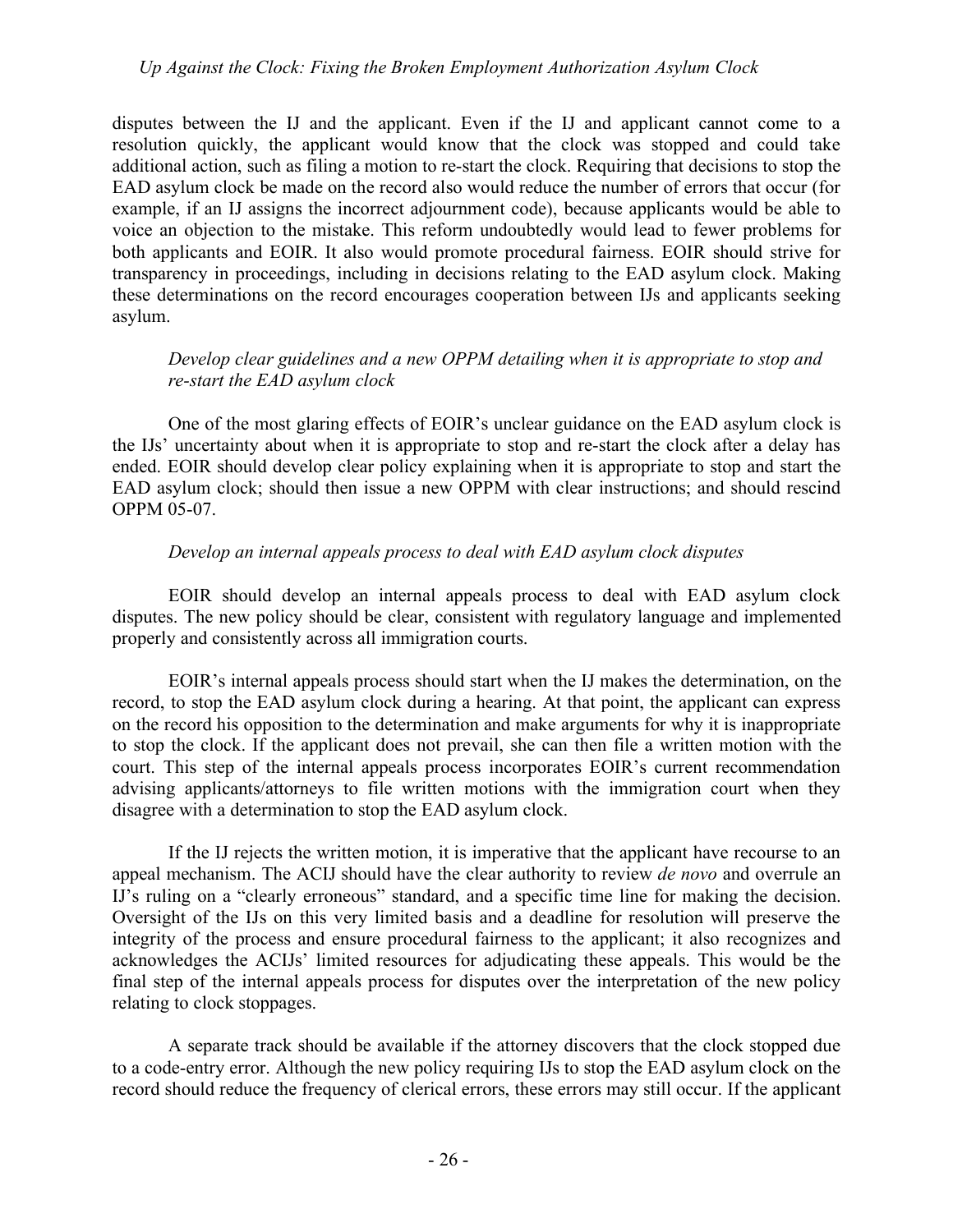discovers, after the hearing, that the clock was stopped because of a clerical error he should contact the court administrator. The court administrator should be able to check the adjournment code and confirm the applicant's contention. Upon discovering a clerical error, the court administrators can then contact the IJ to have the correct code entered. This may entail a review of the record to determine which code should have been entered. If the court administrator or the IJ refuses or fails to correct the mistake, the applicant should then contact the ACIJ to fix the problem. The ACIJ should be authorized to resolve problems both from the IJs and the court administrators.

Below is an outline of the internal appeals process detailed above:



This simple internal appeal process would preserve procedural fairness to the applicant and effectively resolve disputes within the immigration court. It provides for review by the ACIJ to guarantee oversight of IJs in relatively narrow circumstances and seeks to resolve conflicts using a minimally litigious framework.

## *Widely disseminate information about the new policy and provide for training of IJs, court administrators, and the ACIJs*

The solutions outlined above will set the foundation for the resolution of the problems examined in this report, but for the changes to be effective, every IJ, court administrator, and other EOIR personnel must be aware of the new policy and appeals process. EOIR must provide for the wide dissemination of this information. The foregoing interpretive and procedural policy should be incorporated into a new OPPM and also should be published and posted in updated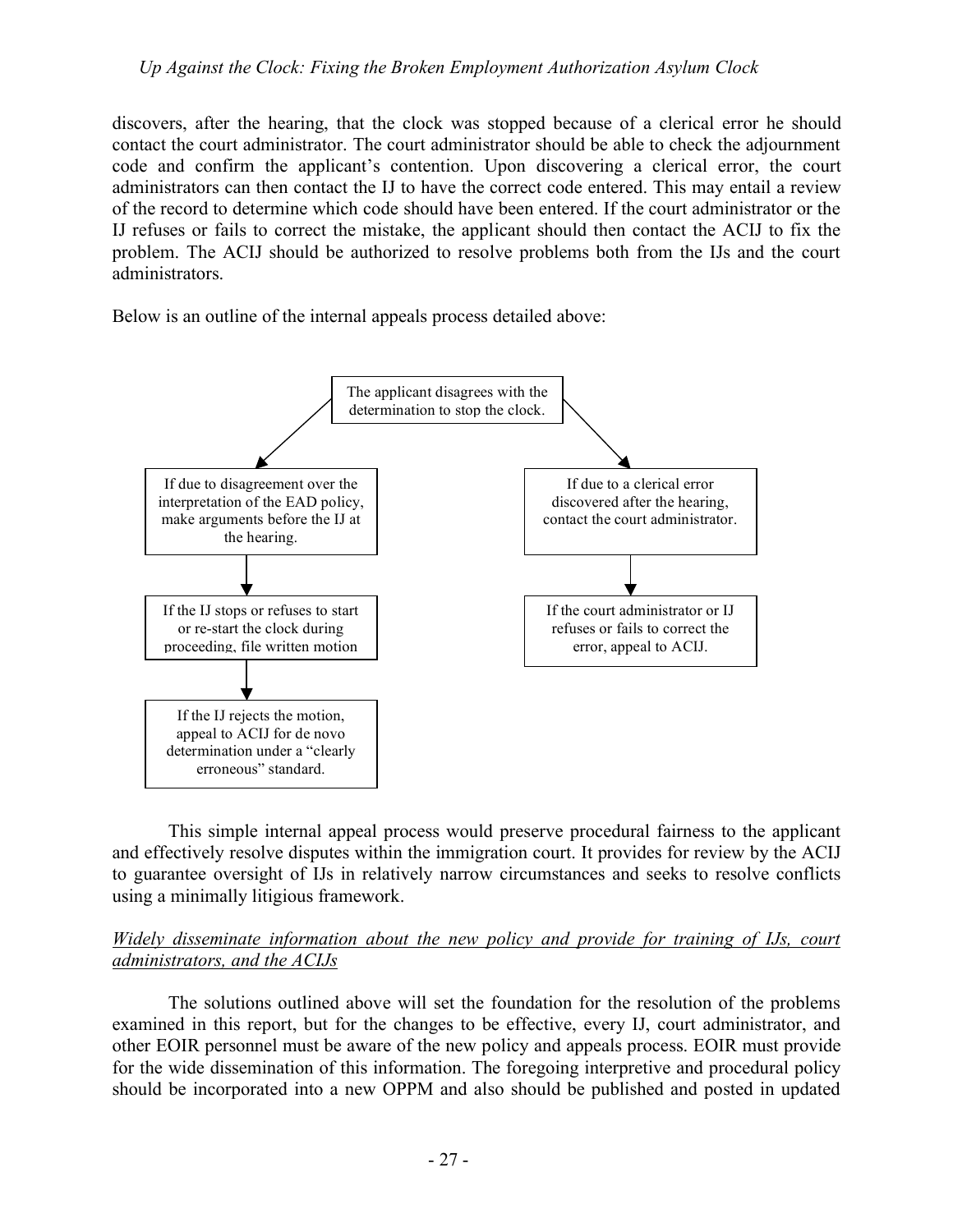versions of EOIR documents, including the following: EOIR Benchbook; EOIR Practice Manual; EOIR Fact Sheet; and EOIR Training Materials for IJs and Board of Immigration Appeals members.

EOIR also should provide training on the substantive and procedural changes to IJs, law clerks, court administrators, EOIR personnel, and the Assistant Chief Immigration Judge. The training should explain the tenets of the new policy and the role of each party in the internal appeals process. It should also instruct EOIR personnel to communicate and work with each other as the applicant moves through the appeals process.

#### *Create a task-force made up of AOs, NGOs, private attorneys, and EOIR staff to discuss EAD asylum clock issues and implementation of the new policy*

EOIR should create a task-force made up of stakeholders involved in the EAD asylum clock, including, but not limited to AOs, NGOs, private attorneys, and EOIR personnel to discuss EAD asylum clock issues and implementation of the policy. The creation of this task force would put the finishing touches on the new EOIR interpretive and procedural changes. Its two primary purposes would be to help with the implementation of new EOIR policy and to address systemic issues that arise after the policy is in place. Members of the task force could collaborate with each other and develop a system that would allow for the smooth transfer of EAD asylum clock administration from DHS to EOIR as applicants are referred to immigration court after their AO interviews. One focus of the task force could be to identify the best ways to handle the EAD asylum clock, including the possibility of shifting the burden of EAD asylum clock administration to USCIS. The recently appointed Director of USCIS Alejandro Mayorkas acknowledged the need to revisit the agency's handling of the EAD asylum when he stated during his confirmation hearing:

If I am confirmed, I commit to working with the Office of Refugee, Asylum, and International Operations to review and better understand the dilemma asylum seekers face when confronted with the workings of the "asylum clock," and I will seek to ensure that the policies and procedures of USCIS to implement statutory mandates to prevent fraud and abuse are met while at the same time recognizing the asylum seeker's right to retain counsel and need to prepare adequately his or her case and ensuring that an asylum seeker is not unfairly punished by the passage of time occasioned for good cause . . . . I also commit to evaluating how the "asylum clock" works and determining whether the process needs to be revised to strike the right balance between the legitimate case preparation needs of an asylum seekers and the Department's interest in discouraging the submission of frivolous or fraudulent asylum applications in order to protect program integrity. $216$ 

<sup>&</sup>lt;sup>216</sup> Written Questions for Alejandro Mayorkas, Nominee to Serve as Director of USCIS from Chairman Patrick Leahy, Hearing before the Senate Judiciary Committee, 111<sup>th</sup> Cong., 1<sup>st</sup> Sess. (2009) (testimony of Alejandro Mayorkas).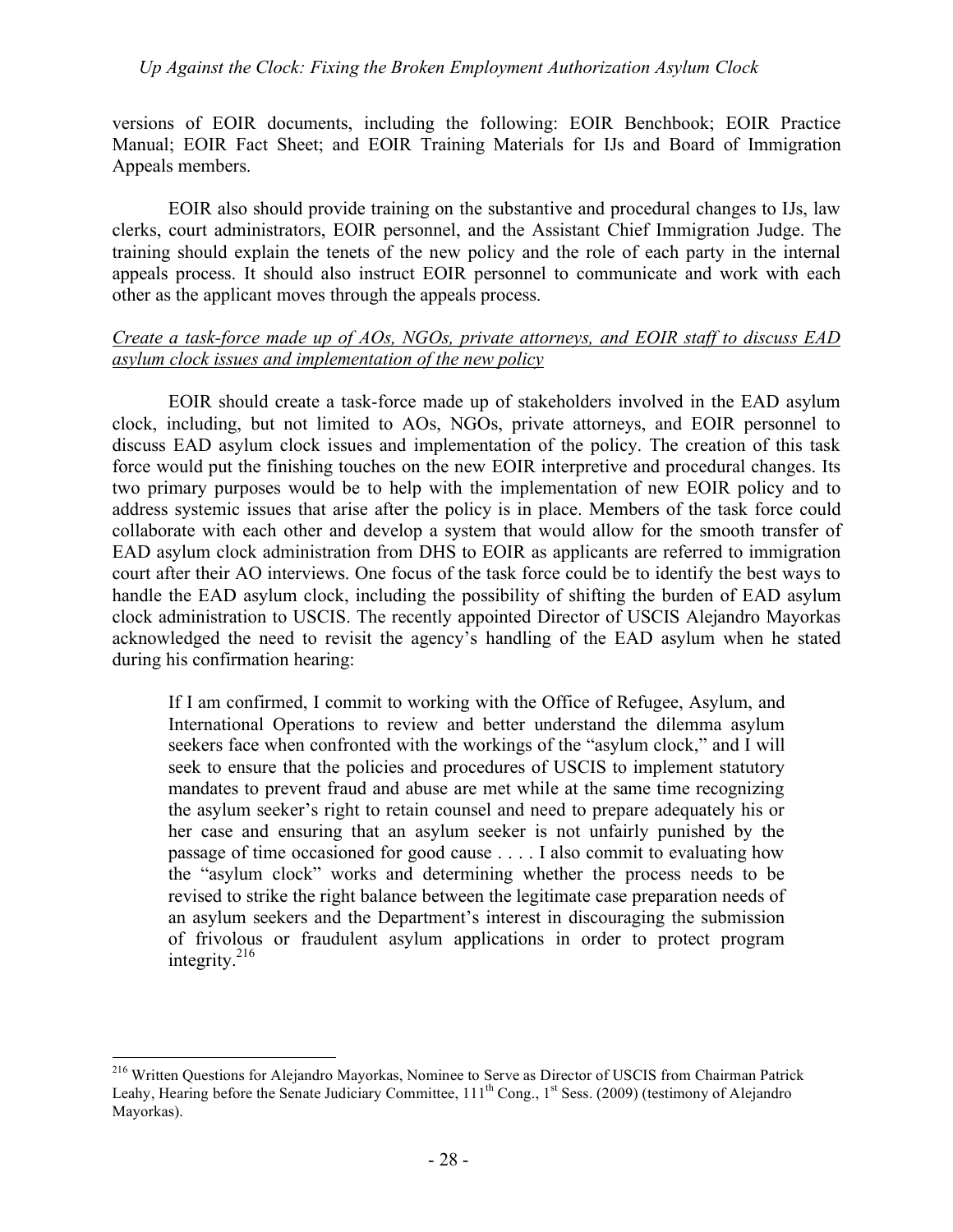# **C. Proposed Solutions for DHS**

#### *AOs should better inform applicants of the status of their EAD asylum clock*

AOs should better inform applicants of the status of their EAD asylum clock. Currently, limited information about the EAD asylum clock is included in various form letters generated by the USCIS Asylum Office while an application is under its jurisdiction.<sup>217</sup> These form letters generally do not include a tally of the days accrued on their EAD asylum clock. The asylum clock information should be included in the letter. USCIS should include a note on each of the letters sent to applicants notifying them of the count on their EAD asylum clock and all notices should be promptly sent to applicants after USCIS identifies a delay requested or caused by the applicant without good cause. Unlike EOIR, USCIS does not have a system applicants can call for inquiries about the status of their clock.<sup>218</sup> Therefore, USCIS should inform applicants of each determination that will toll and re-start the EAD asylum clock, along with the count on their EAD asylum clock.

In addition, there is no way of knowing that the form notices in the appendices of the AAPM include the universe of reasons USCIS tolls the EAD asylum clock, or how promptly the notices are sent to applicants after the EAD asylum clock is tolled. USCIS should develop a list of the actions that stop and re-start the clock, all of which should be consistent with a proper interpretation of the regulations, as discussed above. The list should be posted in a conspicuous place in USCIS's website, and should be more clearly stated in the AAPM. This would enable asylum applicants, many of whom do not have attorneys, to have greater access to and understanding of USCIS policy on the EAD asylum clock. USCIS should also expand the "frequently asked questions" section in its website to address the most common EAD asylum clock-related questions.

These solutions should be coupled with a clear presumption that the EAD asylum clock is running once the applicant files a complete asylum application, and that it will continue to run unless the applicant receives notice that the EAD asylum clock is being stopped. USCIS also should provide the applicant with written notice when the EAD asylum clock re-starts after a delay has ended.

#### *USCIS should review the status of the EAD asylum clock when it transfers the case to EOIR*

The USCIS should review the status of the EAD asylum clock when it transfers jurisdiction over the individual's claim to EOIR.<sup>219</sup> This will avoid the dilemma some applicants face when they discover during immigration court proceedings that their EAD asylum clock was stopped by the AO and never re-started at the immigration court. It will also prompt USCIS to provide justifications for not re-starting a clock when it refers the case to EOIR, thus allowing EOIR to review the rationale and determine if and when the EAD asylum clock should re-start.

<sup>217</sup> *See* Affirmative Asylum Manual, *supra* note 11. <sup>218</sup> *See* USCIS Customer Service Reference Guide, Ch. 3.4,

*available at* http://www.uscis.gov/files/nativedocuments/Vol\_3\_File.pdf.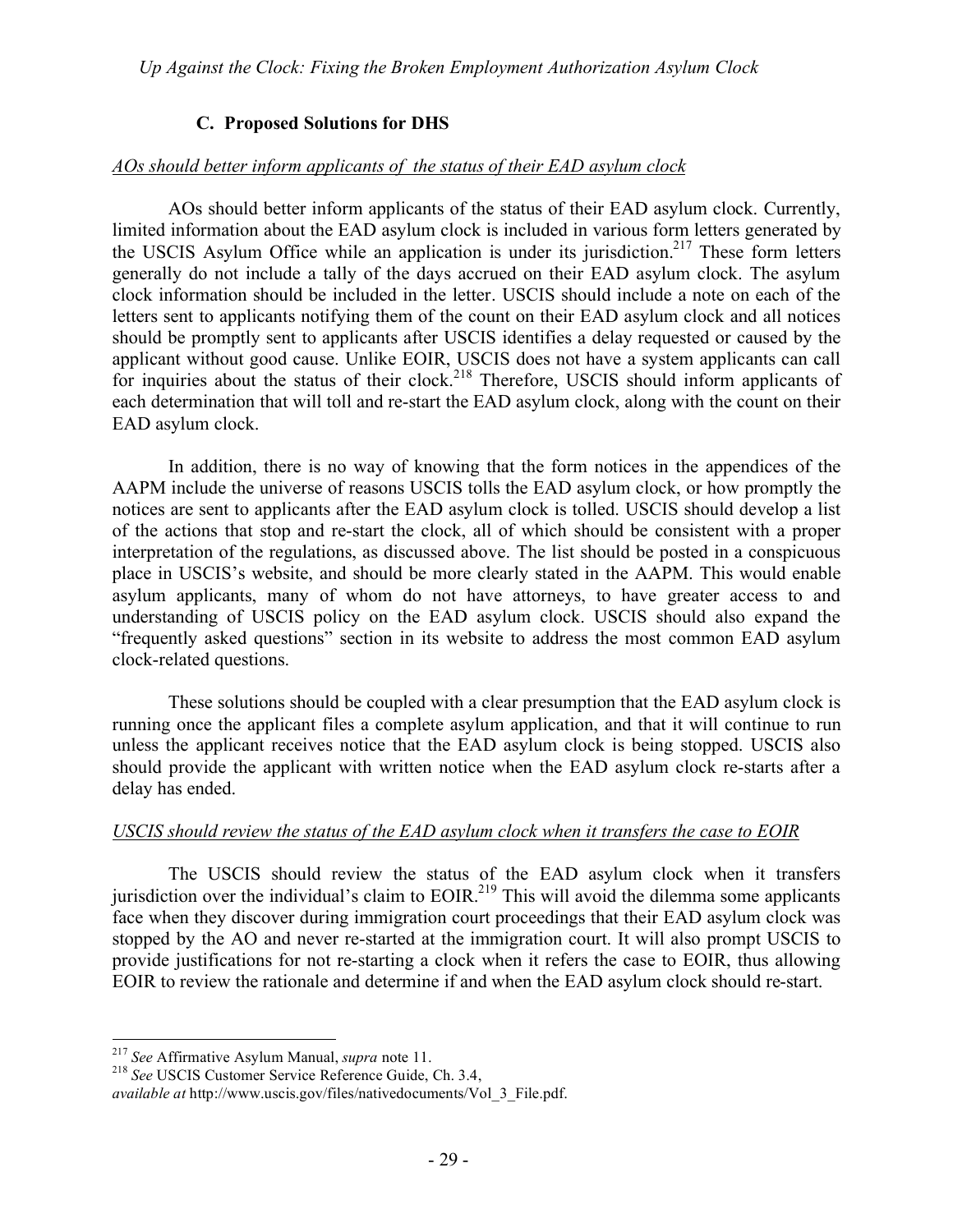#### *Develop a system to correct improper clock stoppages*

USCIS should develop a system to correct improper clock stoppages. USCIS currently allows applicants to call the Asylum Office in their jurisdiction when they have problems with the EAD asylum clock.<sup>220</sup> However, USCIS's procedure for fixing an improperly stopped clock is not clearly stated in any policy manuals and currently, the roles of the AOs, Asylum Office, and USCIS Asylum Headquarters are not clearly defined.<sup>221</sup> New policy should grant the local Asylum Offices authority over all determinations that affect the running of the EAD asylum clock. Asylum Headquarters then should have the ability to consider appeals from AO determinations and overrule those determinations on a clearly erroneous standard, similar to the standard developed in the appeals process proposed for EOIR.

#### **D. How proposed solutions will address each category of EAD asylum clock problems**

#### *Lack of Transparency*

The new policy will greatly improve current problems caused by the lack of transparency with the government's management of the EAD asylum clock. Requiring IJs to make determinations to stop the clock on the record and implementing an internal appeals process will increase the transparency of EOIR's management of the EAD asylum clock. These changes will help ensure that applicants understand the status of their EAD asylum clock at all times. The appeals process also will help IJs clearly articulate their reasons for stopping the clock and make sure the reasons conform to new EOIR policy. Similarly, requiring USCIS to include a tally of the days accrued on an EAD asylum clock on each of its letters; post detailed information about actions that stop and re-start the clock on its website; and adopt a system for correcting improper clock stoppages will also increase transparency.

Increased transparency also will help reduce the number of clerical errors that improperly cause EAD asylum clocks to stop. Applicants will be able to alert the IJ of a mistaken adjournment code at the hearing because the IJ will state the adjournment code and its justifications out loud and on the record. In addition, the internal appeals process contains a failsafe for clerical mistakes if applicants become aware of the error after their hearing. In these situations, an applicant can contact the court administrator to correct the error. If for any reason he or she refuses to correct the error, the applicant can appeal to the ACIJ.

# *Lack of Clarity*

The problems related to a lack of clarity in guidance will be ameliorated by a more comprehensive, explicit, and clear EAD policy. As the new policy will include instructions on how to handle frequently encountered delays, IJs will know when to stop and re-start the clock. Similarly, requiring USCIS to review the status of the EAD asylum clock and provide justifications for why a clock has been stopped will mitigate the lack of clarity that exists when a case is transferred to EOIR.

<sup>&</sup>lt;sup>220</sup> Asylum HQ/ NGO Liaison Agenda Question XIV, June 17, 2008 (On file with authors).<br><sup>221</sup> *Id*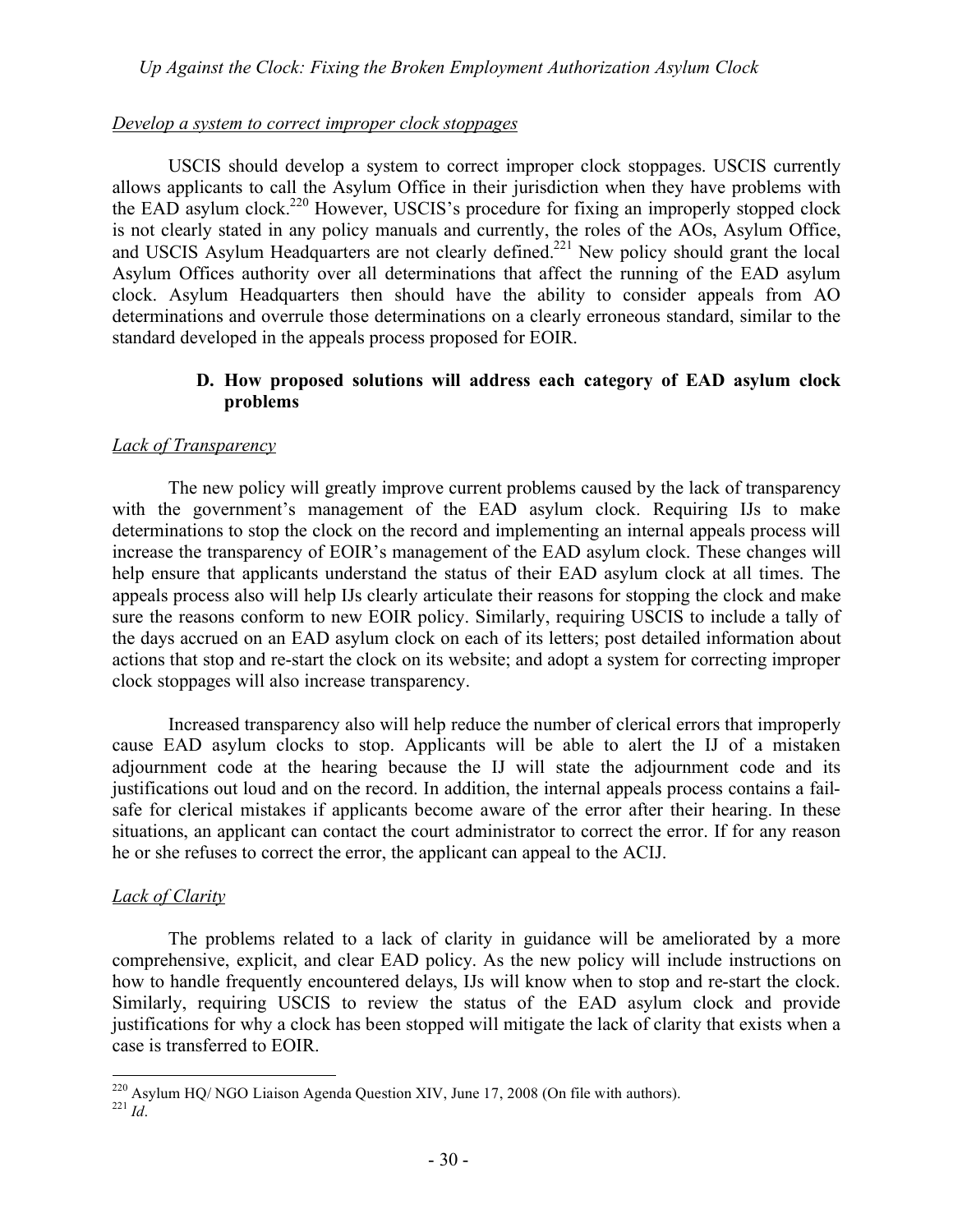Moreover, OPPM 05-07 lists a series of adjournment codes that stop the clock, but there is no similar list of codes or cues to re-start the clock.<sup>222</sup> EOIR's new policy memorandum will include a list of common delays and directives for appropriately re-starting the clock after the delay. For example, the list of common delays will include the delay caused when an applicant asks for a continuance to amend his application and will direct the IJ to re-start the clock once the court receives the applicant's amended application. Clarity and explicit guidance will help simplify decisions to stop and re-start the clock. For scenarios that are not on the list of common delays, the new interpretive policy will assist IJs in determining when the applicant-caused delay no longer exists.

#### *Interpretation Problems*

The new policy will address EOIR's current problems interpreting the regulations in 8 CFR § 208.7(a)(2) and CFR § 1208.7(a)(2). This report details several examples of inappropriate EAD asylum clock stoppages that are directly the result of EOIR's overly broad interpretation of *delay caused or requested by the applicant*. As a starting point, the EAD asylum clock should never stop simply because a delay *benefits* the applicant; this is not the appropriate standard set forth by the regulations. Similarly, the EAD asylum clock should never stop when the government asks for or causes a delay or continuance. New policy will make clear that these kinds of interpretations are inappropriate. This report also expresses concern that the OPPM stops the EAD asylum clock in response to actions that are part of the normal adjudication of an asylum case. For example, this report points out that the OPPM stops the EAD asylum clock when the IJ stops the clock "to allow alien [sic] time to complete the required paperwork for a biometrics check or an overseas investigation." This kind of delay should not stop the EAD clock, unless the applicant fails to comply in a timely manner without good cause.

Also, currently IJs stop the EAD asylum clock indefinitely (or sometimes, permanently) if an applicant declines the first available date for the merits hearing. In many cases, the hearing is rescheduled for over a year after the MC hearing. This policy is clearly contrary to the regulations for the reasons outlined in this report. The new policy would resolve this problem in two ways: (1) by providing clear guidelines on when to stop and re-start the clock; and (2) by correctly interpreting "delay caused or requested by the applicant."

The new policy for stopping and re-starting the clock must provide a viable solution for this widespread problem. The EAD asylum clock should not stop when an applicant has declined the first available hearing date *with* good cause. On the other hand, the new policy could specify that if the applicant rejects the first available date *without* good cause, the court will stop the clock from the date of the court-suggested first available date to the applicant's first available date. The court will re-start the EAD asylum clock on the date the applicant is available for a merits hearing. The new policy should recognize that an applicant only causes a delay until she is available for the merits hearing. If the court is backlogged and cannot reschedule a hearing until many months into the future, this should not delay the EAD asylum clock because the applicant is not causing this delay. $223$ 

<sup>&</sup>lt;sup>222</sup> OPPM 05-07, *supra* note 85.<br><sup>223</sup> There also should be recognition of the special needs of law school clinics and pro bono attorneys.